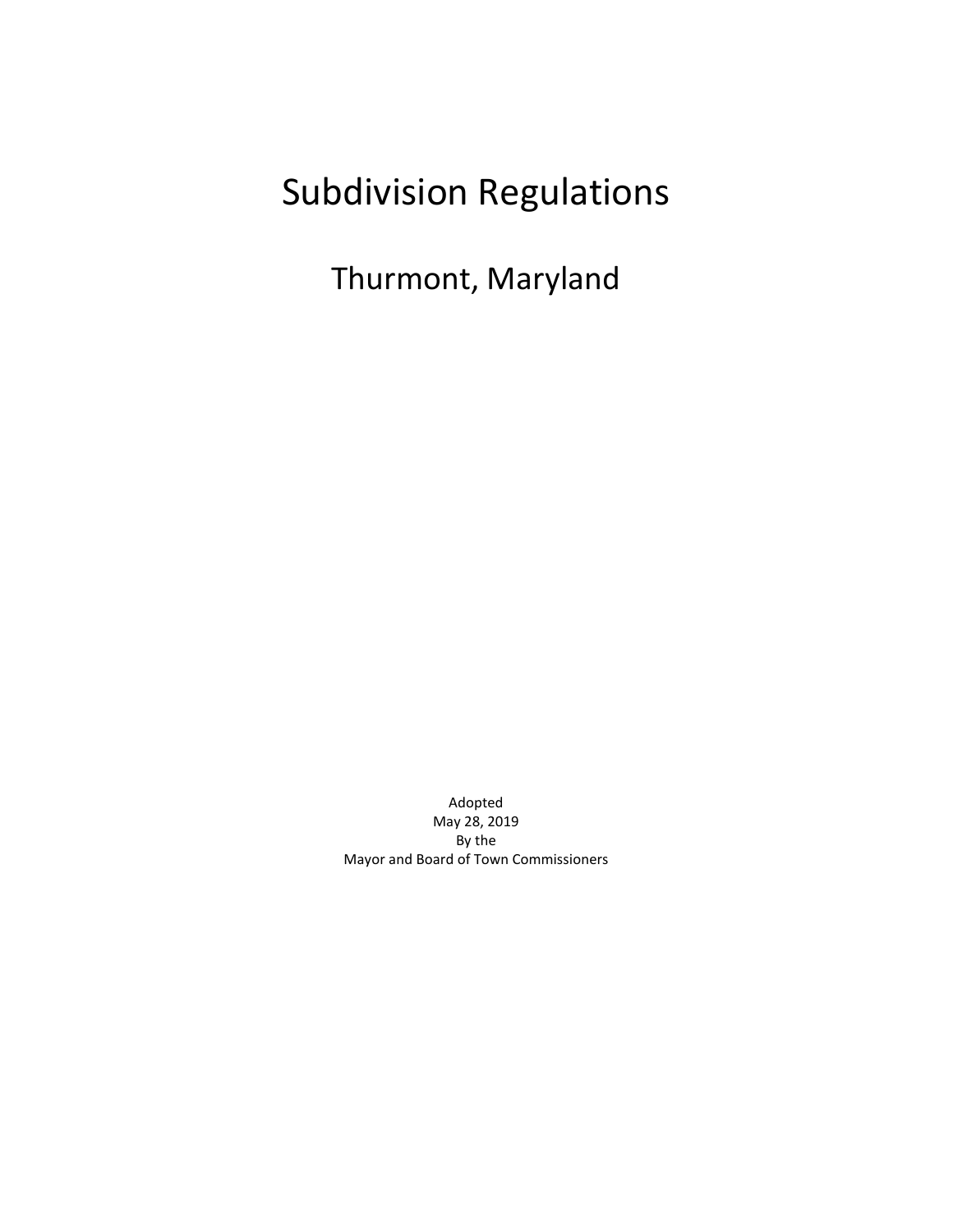# TABLE OF CONTENTS

# Page

| <b>ARTICLE I</b>    | JURISDICTION AND ADMINISTRATION OF REGULATIONS | 2  |
|---------------------|------------------------------------------------|----|
| <b>ARTICLE II</b>   | <b>DEFINITIONS</b>                             | 6  |
| ARTICLE III         | PLAT REVIEW AND APPROVAL PROCEDURES            | 10 |
| <b>ARTICLE IV</b>   | ADMINISTRATIVE PLAT REVIEW PROCEDURES          | 16 |
| <b>ARTICLE V</b>    | MISCELLANEOUS REQUIREMENTS                     | 17 |
| ARTICI F VI         | RESIDENTIAL CLUSTER SUBDIVISIONS               | 20 |
| ARTICLE VII         | PRINCIPLES AND STANDARDS OF SUBDIVISION DESIGN | 23 |
| <b>ARTICLE VIII</b> | <b>IMPROVEMENTS AND IMPROVEMENT PLANS</b>      | 34 |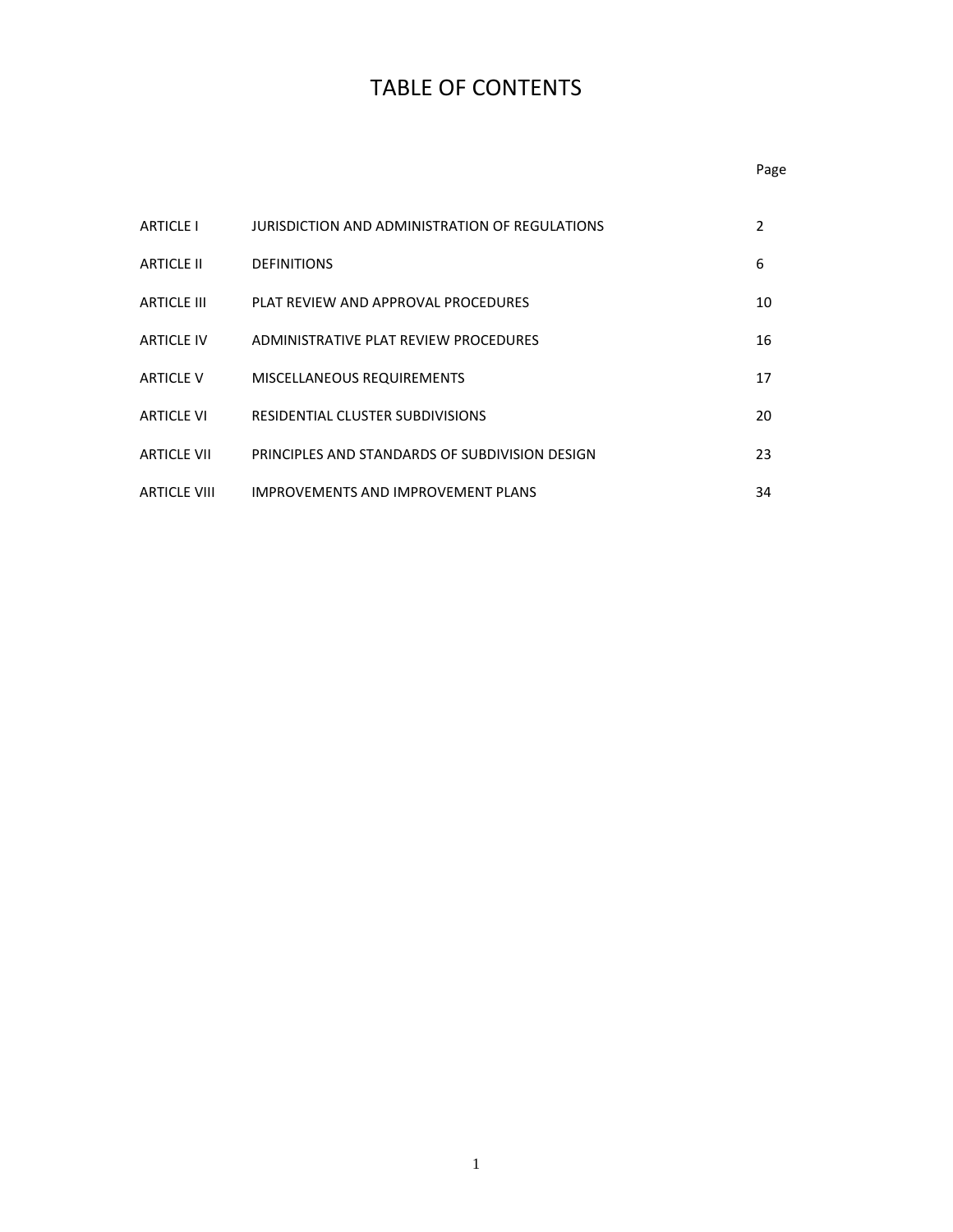#### ARTICLE I

#### JURISDICTION AND ADMINISTRATION OF REGULATIONS

#### § 1.1 AUTHORITY

The Mayor and Town Commissioners of Thurmont, have adopted this Ordinance which governs the subdivision of land in accordance with the provisions of the Land Use Article of the Annotated Code of Maryland

#### § 1.2 STATEMENT OF POLICY AND PURPOSE

- A. This Ordinance provides for the legal division and subsequent transfer of land within the corporate boundaries of the Town of Thurmont. It is the policy of the Town that this be done to protect and advance the best interests of the Town as a whole to achieve the following purposes:
	- 1. Protect the public interest in sustaining a transparent and orderly process for the division of land into building lots and the subsequent informed transfer of real property and the rights thereto.
	- 2. Assure that streets, utilities, and other facilities are designed to promote public health and safety, optimal efficiency, longevity, ease of use, connectivity with existing streets and facilities, and an aesthetically beautiful setting.
	- 3. Assure, through the harmonious arrangement of lots and the buildings thereon, blocks and streets, parks and open spaces, naturalized areas, and other improvements, that healthy, beautiful, and enduring neighborhoods are developed.
	- 4. Provide safe and convenient vehicular and pedestrian access and circulation within new neighborhoods and between new neighborhoods and those existing and expected.
	- 5. Provide optimal public and non-public open spaces in new developments through the most advantageous siting, dedication or reservation, and improvement of land for recreational, educational, scenic and other public purposes such as historic, cultural, or environmental resource protection.
	- 6. Protect the underlying resource values of the land, prevent imprudent development of environmentally unsuitable areas such as steep slopes, wetlands, and floodplains, and protect persons and property against flooding and other environmental hazards.
	- 7. Ensure the pace of development is commensurate with the capacity of public facilities and services and the Town's ability to sufficiently review and approve subdivisions and to process and inspect the development of their public improvements.
	- 8. Implement the Thurmont Master Plan, the Town's official Comprehensive Plan which is prepared and adopted per the Land Use Article of the Annotated Code of Maryland.
- B. To accomplish these purposes, these regulations are deemed necessary for the preservation of the public health, safety, and general welfare.
- §1.3 APPLICABILITY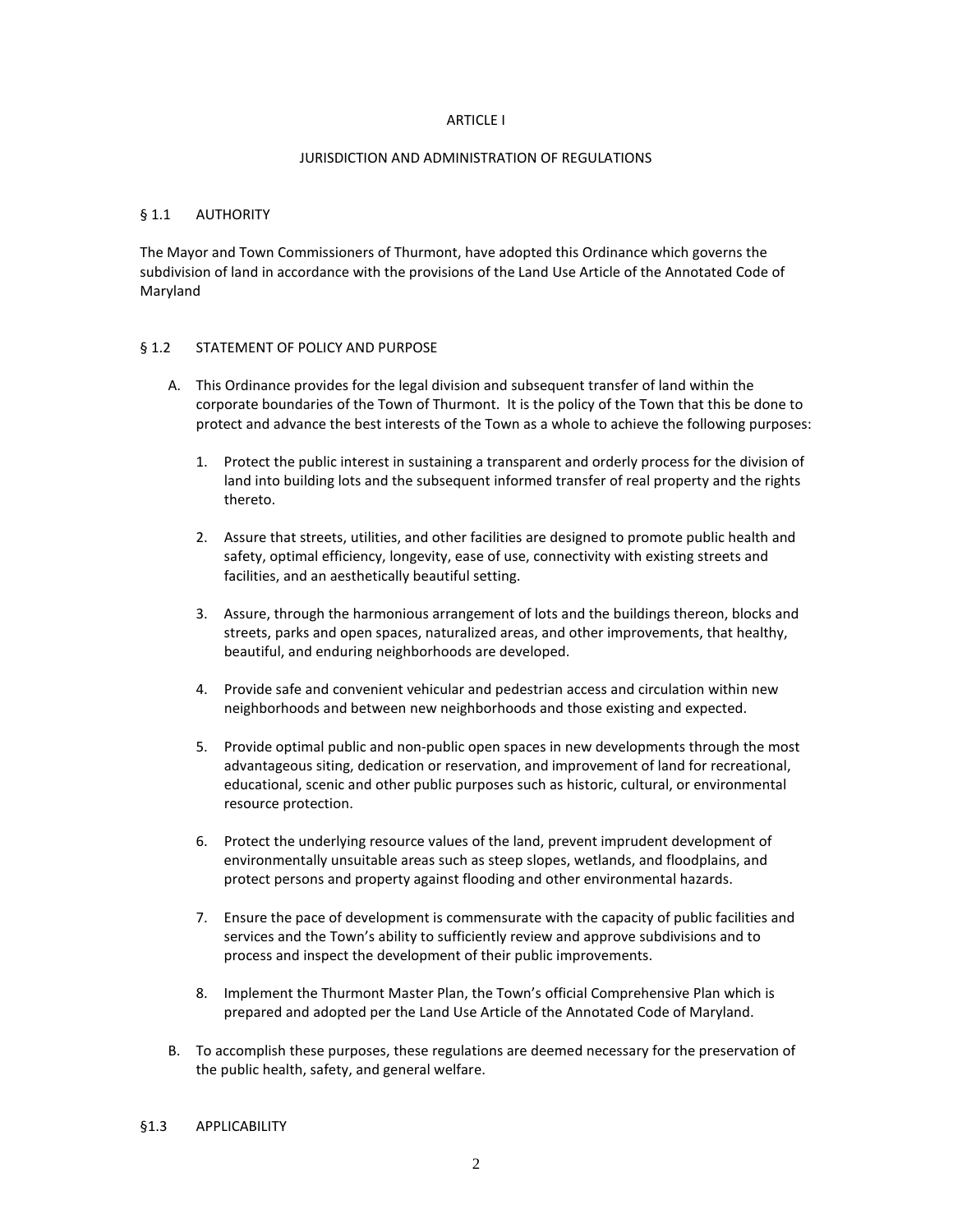These rules and regulations shall apply to the incorporated territory of Thurmont, Maryland.

#### §1.4 ADMINISTRATION

- A. The responsibility for administering these regulations shall rest with the Town of Thurmont Planning and Zoning Commission, (hereafter the Planning Commission) except in cases where specific reference is made herein to administrative decision making by the Town Zoning Administrator.
- B. Whenever the provisions of these regulations are at variance with the requirements of any other lawfully adopted rules, regulations, ordinances, deed restrictions or covenants, that provision which is more restrictive or imposes higher standards or requirements shall govern.
- C. The Planning Commission reserves the right to determine the rate of development of a subdivision to help secure the public health, safety, welfare and in making such determination it shall consider such factors as the availability and adequacy of public facilities including streets, water and sewer, and the capacity of the Town to manage the inspection and dedication of public improvements in connection with a subdivision.
- D. Except as is expressly authorized elsewhere herein, the authority to waive or modify these regulations shall be governed by this subsection and shall be made only upon review of a duly submitted subdivision plat.
	- 1. Waiver of Required Improvements: The Planning Commission may grant a waiver of a required improvement upon its adoption of affirmative findings that the improvement is not technically feasible.
	- 2. Modifications of Design Criteria: The Planning Commission may modify design criteria upon its adoption of affirmative findings that any such modification is the minimum necessary to faithfully implement the purposes of this Ordinance, implement the Comprehensive Plan, and protect the public health, safety and welfare.
	- 3. A request for a waiver or modification shall be made to the Zoning Administrator who then shall transmit a report and recommendation to the Planning Commission. The Planning Commission shall give the applicant and all interested persons an opportunity to be heard regarding the requested waiver or modification before deciding.

# §1.5 SEPARABILITY OF PROVISIONS

If any part of these regulations is found to be unconstitutional or illegal by the Court, the said part will cease to be effective until an amendment is made and adopted. The unconstitutionality of any part, however, shall have no bearing on the effectiveness of the rest of these regulations.

# § 1.6 AMENDMENTS TO THESE REGULATIONS

These regulations may be amended from time to time according to the following procedures.

- A. The Planning Commission shall hold a public hearing prior to recommending the adoption of any amendments or changes, the date and place of which shall be advertised by the Planning Commission at least 15 days prior to the hearing in at least one newspaper of general circulation.
- B. The Mayor and Commissioners of Thurmont upon receiving the recommendation of the Planning Commission concerning the adoption of amendments or changes shall hold a public hearing, giving 15 days' notice of said hearing in a newspaper of general circulation.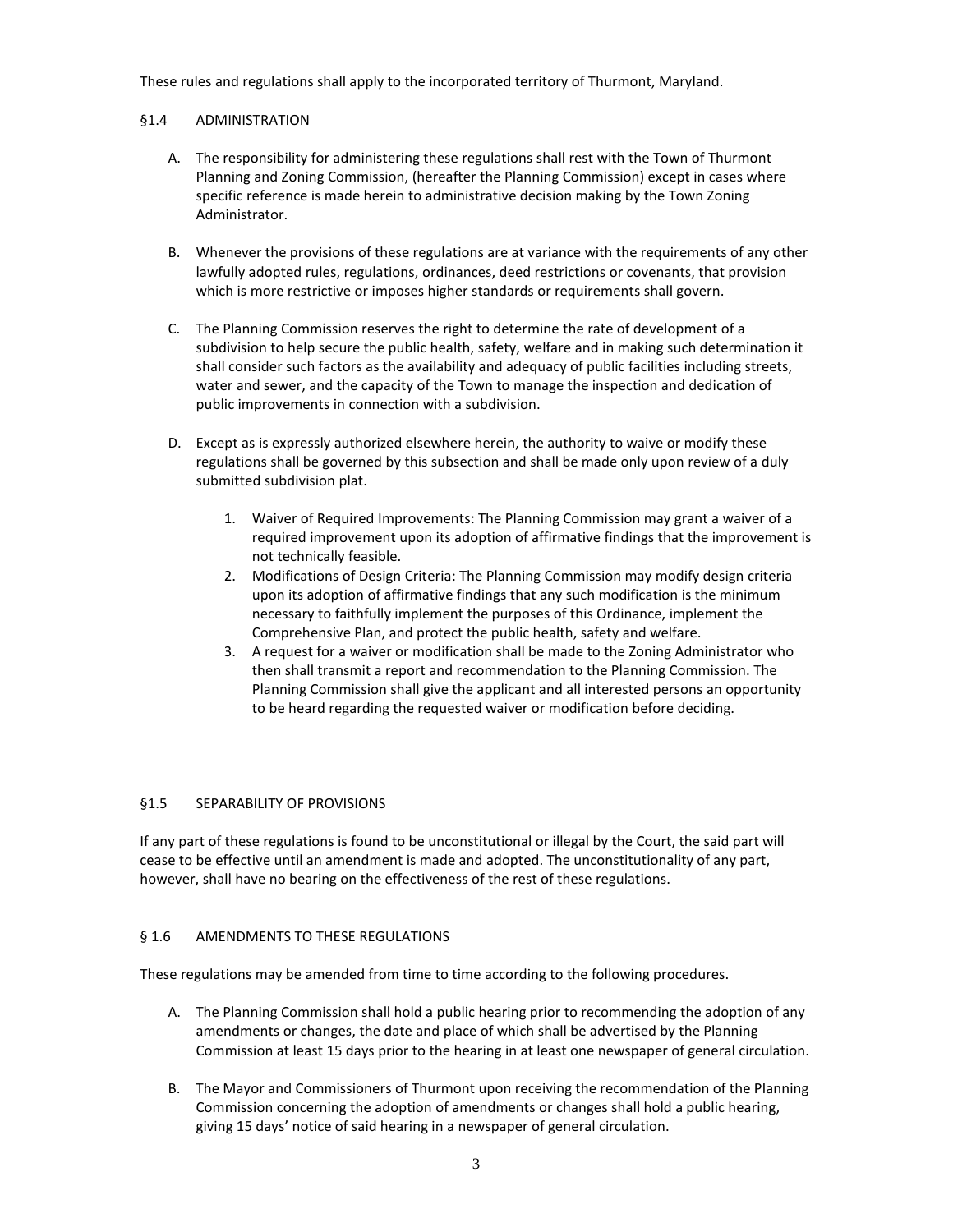C. The Mayor and Commissioners of Thurmont, after considering the recommendation of the Planning Commission, other agencies and interested parties, shall approve, disapprove or modify the proposed changes and amendments. Such decision shall be binding upon the Planning Commission and all parties affected by the regulations.

# §1.7 APPROVAL AND RECORDATION OF A FINAL PLAT REQUIRED

- A. Any owner of any tract of land located in Thurmont who subdivides shall cause a plat of such subdivision to be made in accordance with these regulations and the Land Use Article of the Annotated Code of Maryland.
- B. No plat shall be recorded until the Planning Commission, or Zoning Administrator per Article 4 of these regulations, approves it. The Planning Commission or Zoning Administrator, as applicable, shall not approve a plat unless it is satisfied that the requirements of these regulations have been complied with in full.
- C. Upon final plat approval, the subdivider shall record a copy at the office of the Clerk of the Court of Frederick County.
- D. No land in a subdivision shall be transferred, sold or offered for sale, nor shall a building permit be issued for a structure thereon until a final plat is recorded and the improvements required in connection with the subdivision are either constructed or guaranteed per these regulations.

# §1.8 VIOLATIONS AND PENALTIES

- A. Any violation of this Ordinance shall constitute a municipal infraction, subject to a fine of one hundred (\$100.00) dollars for the first violation. Each day such violation continues shall be considered a separate offense.
- B. The subdivider or owner or architect, engineer, builder, contractor, agent, or other person, who commits, participates in, or maintains such violation may each be found guilty of a separate offence and suffer penalties herein provided.
- C. Nothing herein contained shall prevent the Zoning Administrator or anyone else from taking such other lawful action as is necessary to prevent or remedy any violation.
- D. The Town may enforce this Ordinance by civil action for declaratory judgement and/or injunction, in addition or as an alternative to citing the violator for a municipal infraction. In the case of a civil action for declaratory judgement and/or injunction, the Town may seek to recover its court costs from the violator.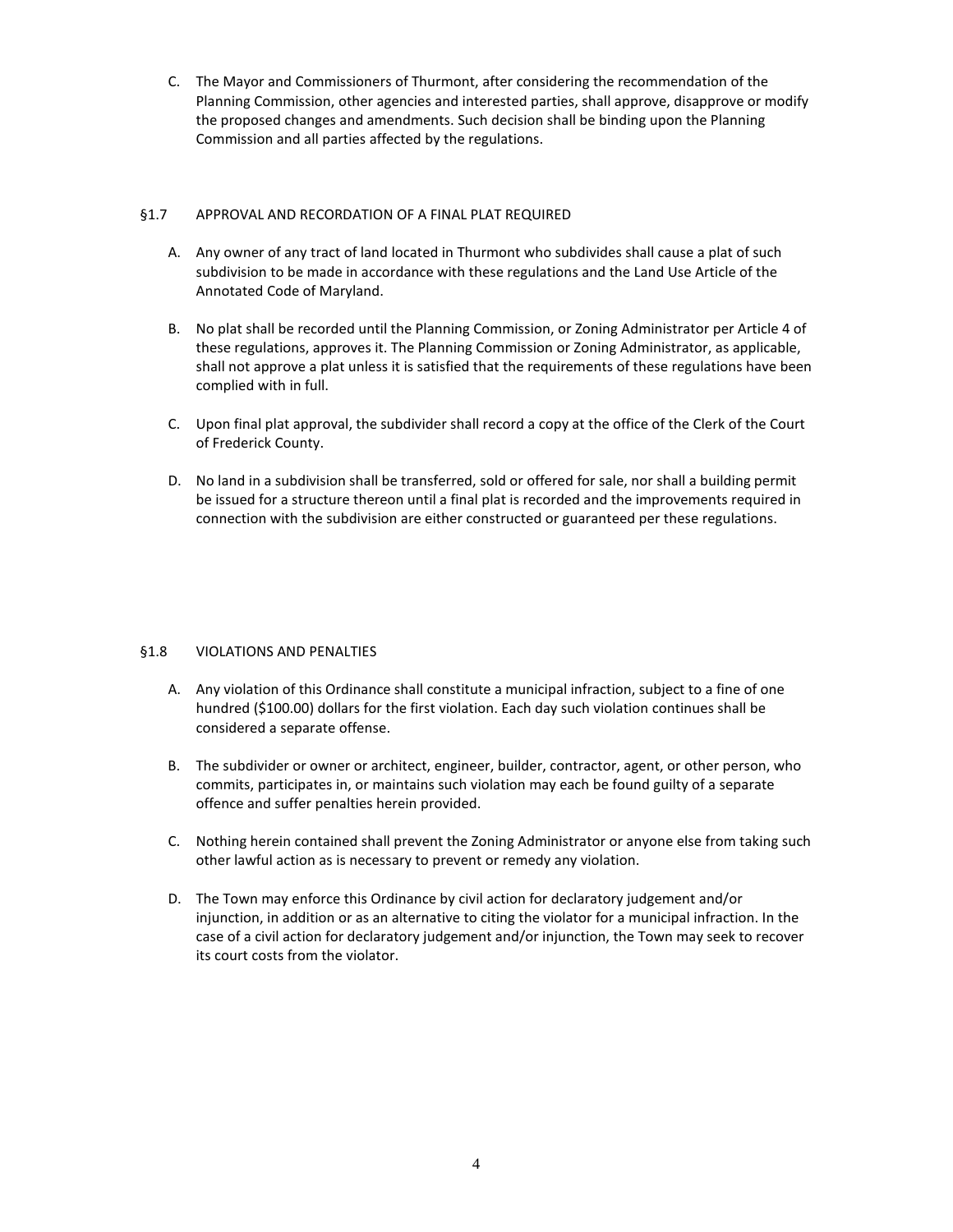#### ARTICLE II

#### DEFINITIONS

#### § 2.1 GENERAL DEFINITIONS

For the purpose of these regulations, the following terms, phrases, words and their derivations shall have the following meaning. Words used in the present tense include the future, the singular number includes the plural and the plural is the singular. The word "shall" is mandatory, and the word "may" is permissive. The words "used for" shall include "arranged for", "designed for", "intended for", "maintained for", "constructed for", or "occupied for". The word "Person" shall mean an individual, receiver, trustee, guardian, personal representative, fiduciary, representative of any kind, partnership, firm, association, corporation limited liability company, or other similar entity.

# § 2.2 SPECIFIC DEFINITIONS

For the purpose of these regulations certain terms are defined as follows:

#### ALLEY: See Streets.

APPLICATION - FORMAL: An application is formal when the Zoning Administrator is assured all plans and documents are in proper form, content and number required by these regulations and all fees have been paid.

BLOCK: An area of land containing one or more lots and bounded by streets, providing access to such lot or lots.

BUILDING ENVELOPE: The area formed by the front, side and rear building lines in which the principal building must be located.

BUILDING LINE: A line beyond which the foundation wall and/or any enclosed roofed porch, vestibule, or other enclosed approved portion of a building shall not project as determined by the yard requirements of the Thurmont Zoning Ordinance.

COMPREHENSIVE PLAN: The policies, statements, goals, and long-range plan for desirable use of land and structures in Thurmont, as officially adopted and amended from time to time by the Mayor and Town Commissioners in the form of texts and maps, which constitute a guide for the area's future development. The term shall be also used for "Master Plan", as adopted in accordance with the Land Use Article of the Annotated Code of Maryland.

CORNER LOT: See "LOT TYPES".

COUNTY MASTER HIGHWAY PLAN: The official plan of roads, highways, streets, and other ways adopted by the Frederick County Planning and Zoning Commission and approved by the Board of County Commissioners of Frederick County in accordance with Article 66B of the Annotated Code of Maryland. CUL DE SAC: See "STREETS".

DEDICATION: The deliberate setting aside or appropriation of land by its owner for any general or public uses, reserving to himself no other rights than such are compatible with the full exercise and enjoyment of the public uses to which the property has been devoted.

DEVELOPER: An individual, partnership or corporation (or agent therefore) that undertakes the responsibility for any or all of the activities covered by these regulations, particularly the designing of a subdivision or development plan or plat showing the layout of the land and the public improvements involved therein. Inasmuch as the subdivision plat is merely a necessary means to the end of assuring a satisfactory development, the term "developer" is intended to include the term "subdivider", even though the personnel involved in successive stages of the project may vary.

DEVELOPER'S POLICY: The official policy of the Mayor and Commissioners of Thurmont in regard to the sharing of the cost of the necessary improvements, as it may be amended from time to time. DEVELOPMENT: Any activity, other than normal agricultural activity which materially effects the existing condition or use of any land or structure.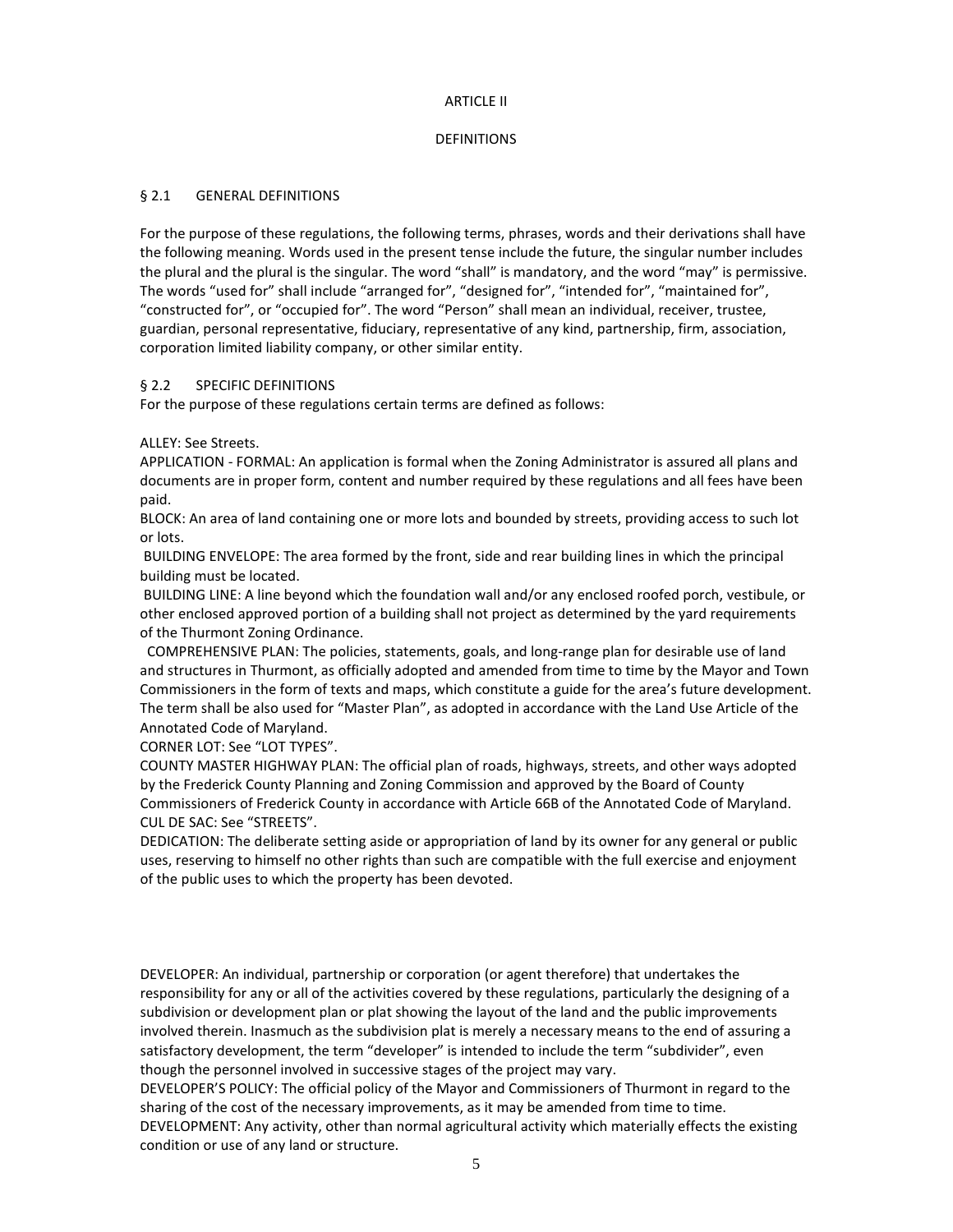DOUBLE FRONTAGE LOT: See "LOT TYPES".

EASEMENT: A strip of land on which a limited right-of-way is provided for one or more designated purposes, without including title to the land.

EASEMENT RESERVATION: A strip of land extending along a property line or across a lot, for which an easement has been or is to be granted for a specific purpose or purposes. All easement reservations are to be maintained in perpetuity for intended purposes unless otherwise noted on the record plat. FLOODPLAIN: Those lands defined by soil type as they are designated by the U. S. Soil Conservation Service; such being principally a natural water retention area of generally wet land.

LOT: A piece or parcel of land occupied or intended to be occupied by a principal building or use or group of buildings and accessory buildings and uses, including all open spaces and yards required by the Thurmont Zoning Ordinance and having frontage on a road as defined herein.

LOT AREA, NET: The total horizontal area included within the rear, side and front lot lines or proposed street line including off street automobile parking areas and other accessory uses.

LOT, DEPTH OF: The average distance between the front lot line and the rear lot line.

LOT, FRONT OF: The side or sides of a lot which abut a street.

LOT, FRONTAGE: Minimum at Building Line: the least permissible width of a lot measured horizontally along the front lot line as established by the Thurmont Zoning Ordinance.

LOT LINES: The lines bounding a lot as herein defined.

 FRONT: The lot line separating the lot from a road. In cases where a lot abuts upon more than one road, either line may be considered the front.

REAR: The lot line opposite and most distant from the front lot line.

SIDE: Any lot line other than a front or rear lot line.

LOT WIDTH: The width of the lot measured at right angles to its centerline.

LOT TYPES: The following terminology is used in this Ordinance with reference to various types of lots. CORNER LOT: A lot located at the intersection of two or more streets. A lot abutting on a curved street or streets shall be considered a corner lot if straight lines drawn from the foremost points of the side lot lines to the foremost points of the lot meet at an interior angle of less than 135 degrees.

 INTERIOR LOT: Defined as a lot (other than a corner) with only one frontage on a street other than an alley.

 OUTLOT: A parcel of land within a subdivision which has been included on a plat, but not designated as a buildable lot. Consideration may only be due to the necessity of providing for access to adjoining properties or a continuation of appropriate street patterns.

PANHANDLE LOT: A polygonal shaped lot with the appearance of a "frying pan" or "flag and staff" in which the handle is most often used as the point of access to a street or road.

DOUBLE FRONTAGE LOT: Defined as a lot other than a corner lot with frontage on more than one street or alley.

PERFORMANCE BOND: A surety bond or cash deposit made out to the Town in an amount equal to 125 percent of the full cost of the public improvements which are required by this Ordinance and said surety bond or cash deposit being legally sufficient to secure to the Town that said improvements will be constructed in accordance with this Ordinance.

PLANNING COMMISSION: The Planning and Zoning Commission of Thurmont.

PUBLIC IMPROVEMENTS: Changes and/or additions to land necessary to prepare it for future transfer or building development and located in areas or easements to be deeded to or dedicated to public use. They may include streets, curbing, grading, drainage- ways, sewerage facilities, fire hydrants, water facilities, sidewalks, and other works and appurtenances to be deeded to or dedicated to public use as may be required by the Mayor and Commissioners of Thurmont under the Developers Policy.

RESERVATION: The assignment of land by a subdivider for a specific use to be held for that use and no other to a future time.

RESIDENTIAL CLUSTER SUBDIVISION: A residential development created through the Thurmont Subdivision Regulations in which lots may be smaller than the minimum sizes required by the Zoning Ordinance, provided the area otherwise devoted to lots is preserved as open space and the overall density of the tract is no greater than would otherwise be allowed in the district where the development is located.

ROAD: A public or private right-of-way fifty (50) feet or more in width which provides a public means of access to abutting property, or any public or private right-of-way not less than thirty (30) feet in width which existed prior to the enactment of this Ordinance. The term shall include street, avenue, drive, circle, highway or similar term.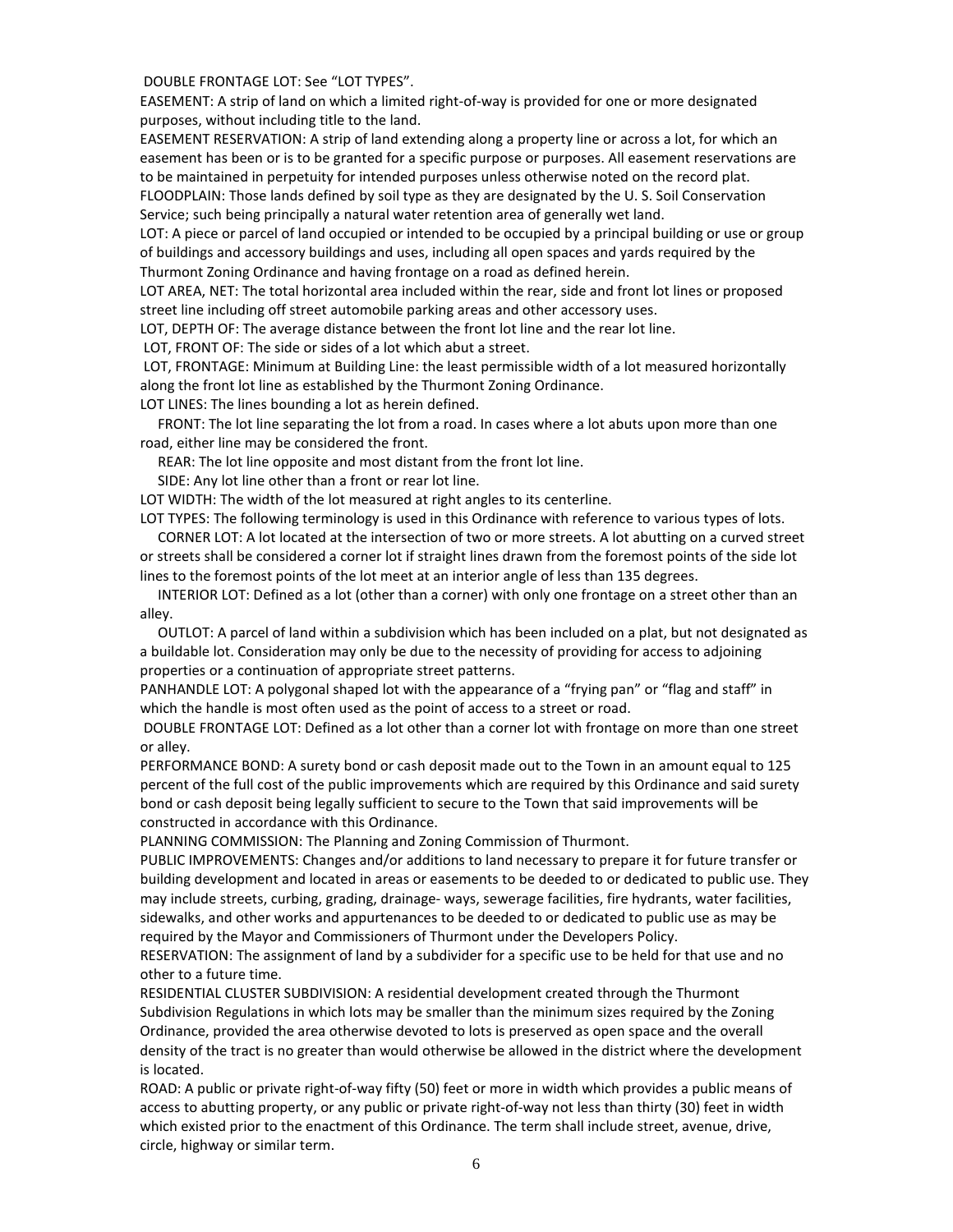STREET: A public or dedicated way, or a public proposed right-of-way, widening, or extension of an existing street or public way shown on any plan approved by the Planning Commission. Streets and Roads shall be defined and classified as follows:

Highways: Primary and Secondary State Highways.

MAJOR STREETS: The main Town streets designated as such on the Comprehensive Plan.

 COLLECTOR STREET: A street which in addition to providing access to properties thereon, is intended to collect traffic from or distribute it to a series of local streets within a neighborhood.

 LOCAL STREET: A street intended to serve and provide access exclusively to properties abutting thereon and not to be used as a channel for through traffic.

 SERVICE ROAD: A road not serving as a Collector Road, but merely providing access to properties fronting on a highway, contiguous and parallel to the major highway. Adjacent here shall mean that no structure shall be built between the service road and the major highway.

 ALLEY: A way which affords generally a secondary means of access to abutting properties and not intended for general traffic circulation.

 CUL DE SAC: A short street with one end open for vehicle traffic, the other end permanently terminated by a turnaround for vehicles.

STORM-WATER MANAGEMENT FACILITIES: Those facilities and structures constructed for the purpose of collection, conveyance, retention or disposition of surface and / or ground water including, but not limited to, storm drains, culverts, drainage ways, catch or retention basins, roads, curbs, gutters, swales, or ditches.

SUBDIVISION: (1) The process and configuration of land by which one or more lots, tracts or parcels of land are divided, consolidated, or established as one or more lots or parcels, or other divisions of land. (2) The land so subdivided.

SUBDIVIDE: The act of creating a subdivision as herein defined.

SUBDIVIDER: The person applying for subdivision plat approval inclusive of agents.

UNIMPEDED STREET LENGTH: The length of a street segment between speed impediments that slow traffic such as stop signs and traffic signals at intersections or very sharp turns.

WALKWAY: A designated public or private right-of-way which cuts through a block and used exclusively by pedestrians.

WET SOILS: Soils set forth in the "Soils Interpretation and Water Features Report" as extracted from the Frederick County, Maryland Soils Survey Supplement Text and Tables published by the Frederick Soil Conservation District (issued May 1985 or as amended).

ZONING ADMINISTRATOR: The duly appointed officer of the Town responsible for administering the Thurmont Zoning Ordinance and/or his or her designee.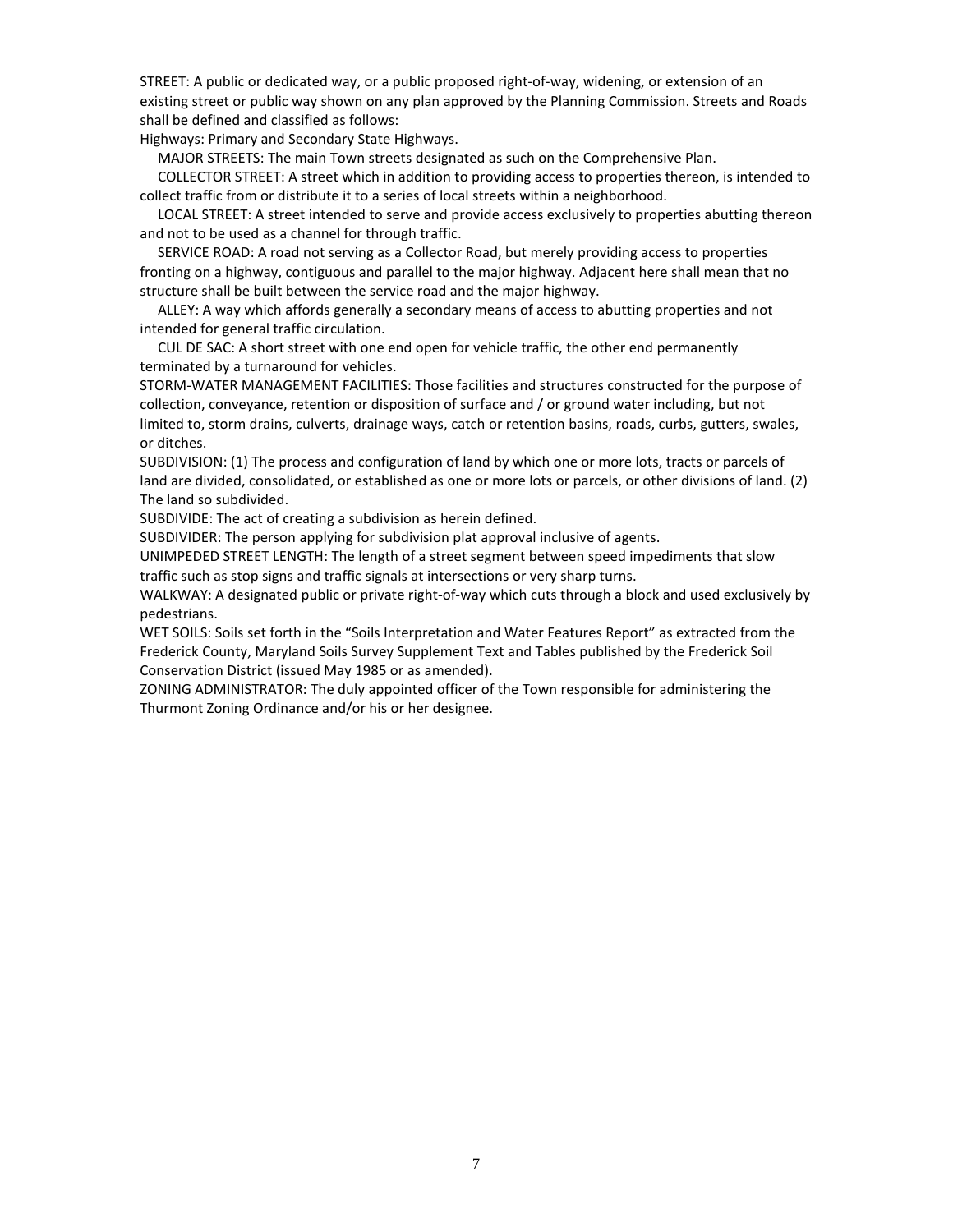#### ARTICLE III

#### PLAT REVIEW AND APPROVAL PROCEDURES

#### § 3.1 SUBDIVISION REVIEW AND APPROVAL

Subdivision plats are required to assist in reviewing applications for land subdivision and assuring compliance with requirements.

- A. For Minor Subdivisions, which create three or fewer lots without the creation of any street, the subdivider may proceed directly to a combined preliminary / final plat submittal, which is provided for in §3.5.
- B. Major Subdivisions shall be reviewed and approved according to the procedures set forth in §3.2 below.

# § 3.2 MAJOR SUBDIVISION PROCESSING PROCEDURES

There shall be three stages in the review and approval of a major subdivision plat: concept, preliminary, and final plat.

- A. Concept or Sketch Plan Stage: The purpose of the concept stage is to provide the Planning Commission with the opportunity to informally review a subdivision proposal prior to substantial commitment of time and expense on the part of the subdivider in preparing a preliminary plat.
	- 1. No application for subdivision approval shall be accepted until the subdivider attends a meeting with the Zoning Administrator. The purpose of the meeting shall be to provide the Town with an opportunity to address issues or concerns, identify impact studies that may be required, and provide direction to the applicant on the scope of such studies.
	- 2. Within 45 days of receiving a subdivision concept, the Zoning Administrator shall review the concept for completeness and inform the applicant and Planning Commission of his/her findings.
	- 3. The Zoning Administrator shall refer the concept to the appropriate individuals or agencies for informal review and/or comment prior to submitting it to the Planning Commission.
	- 4. The Planning Commission shall hold at least one meeting on the concept to receive an informational briefing on the concept and any anticipated issues and impacts. No action to approve or deny a concept shall be taken.
	- 5. The Zoning Administrator shall send written notice to the applicant and to all owners of property adjoining and immediately across the street from the subject property by certified mail postmarked at least seven days before the day of the Planning Commission's meeting to discuss the concept.
	- 6. The Planning Commission may provide expanded public notification of its deliberations at its discretion.
- B. Preliminary Plat Stage: The purpose of preliminary subdivision review is to provide the Planning Commission the time and information it requires to approve, approve with conditions, or deny a subdivision plat.
	- 1. A preliminary subdivision plat shall be submitted to the Zoning Administrator who shall review it compliance with these regulations and transmit it to the Planning Commission with comments. Applications found to be incomplete shall be returned to the applicant.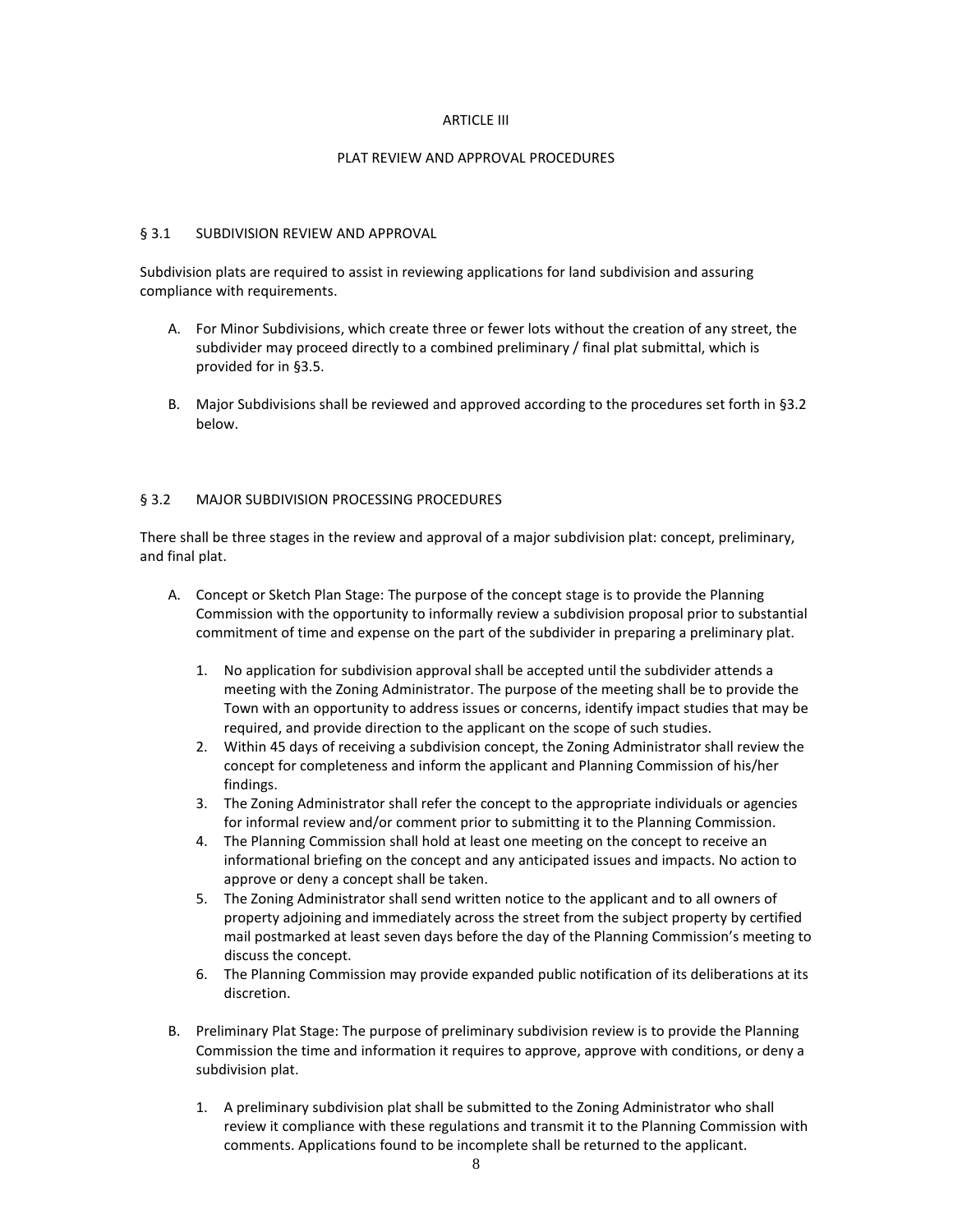- 2. The Zoning Administrator shall send written notice to the applicant and to all owners of property adjoining and immediately across the street from the subject property by certified mail postmarked at least seven days before the day of the Planning Commission's meeting to discuss the preliminary plat.
- 3. The Planning Commission shall examine the proposed subdivision and the impact of its development for vehicular, bicycle, and pedestrian traffic circulation and safety; existing and planned utilities, stormwater management, community facilities, parks, open spaces, recreational amenities, and surrounding land uses and planned development; the preservation of streams, trees and other natural or historic features; the protection and promotion of environmental elements and processes; and in general, for the objective of ensuring a durable, harmonious, and appropriate development of the land and consistency with the Comprehensive Plan.
- 4. No plat shall be approved that is in conflict with the Thurmont Zoning Ordinance or any part of the Comprehensive Plan.
- 5. The Planning Commission shall take no action with respect to approval until the following has occurred:
	- a) The Zoning Administrator has reviewed the plat and determined that it is complete and submitted a report of findings to the Planning Commission.
	- b) The Applicant has submitted impact studies that may be required and has obtained Town approval of such studies.
	- c) Comments from appropriate agencies and individuals have been requested and sufficient time has been provided for such agencies and individuals to provide comments for review.
	- d) The applicant has paid all appropriate preliminary subdivision review and application fees to the Town.
- 6. The Planning Commission shall act to approve, approve with conditions noted, postpone, or disapprove. Reasons for all actions shall be stated in the written decision of the Planning Commission. The following actions shall have the meanings so stated:
	- a) Approval means the applicant is authorized to proceed with the preparation of a final plat. Preliminary approval grants an applicant two years within which to submit a final plat.
	- b) Conditional approval means the applicant may proceed with a final plat, but only after the preliminary plat has been corrected to reflect all conditions placed on the plat by the Planning Commission.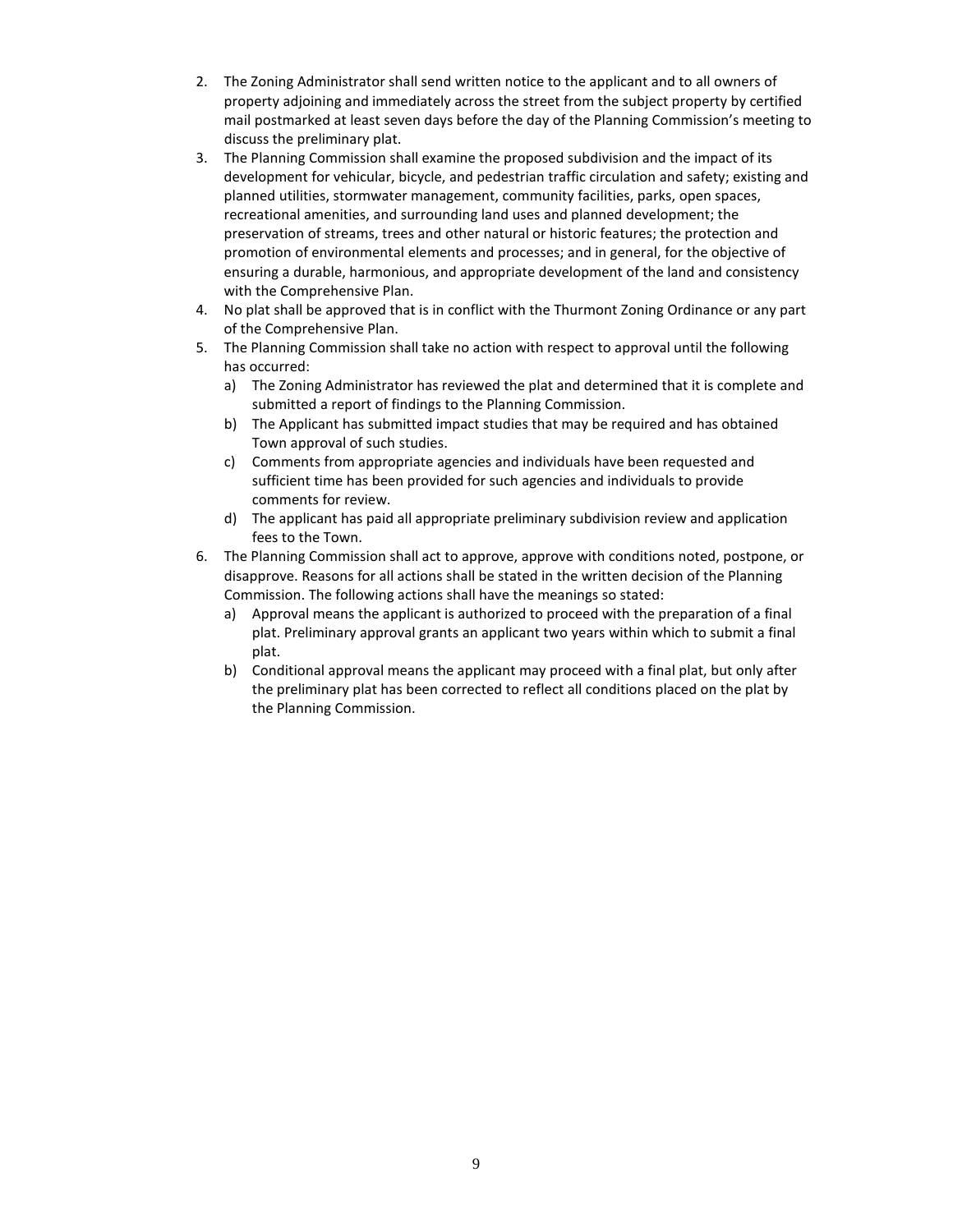- c) Postponement means the Planning Commission's decision is delayed for a definite time period to be set in writing by the Planning Commission for reasons related to the need for more information or to provide time to prepare reservation or other plats or secure or protect easements, land, and/or rights-of-way for improvements.
- d) Disapproval means disapproval of the plat.
- C. Final Plat Stage: The final subdivision plat shall consist of a drawing intended for recordation, incorporating those changes or additions required by the Planning Commission in its approval of the preliminary plat.
	- 1. Final subdivision plats shall be submitted to the Zoning Administrator who shall review the plats for compliance with these regulations and the conditions, if any, of the Planning Commission's approval. If specified conditions or stipulations on the preliminary plat are not met in the revised plans, the Zoning Administrator shall return the plat to the applicant.
	- 2. When all review and approvals have been completed and documentation of such approvals provided to the Zoning Administrator, the plat shall be submitted to the Planning Commission for final plat approval and to certify that conditions, if any, of preliminary plat approval have been met and that the applicant has submitted all local, county, state and/or federal approvals as may be required. No permit shall be issued until this approval has been given and the plat has been recorded.
	- 3. The Planning Commission may not certify final plat approval until an Improvements Plan per §8 has been submitted and approved by the Town, a public works agreement has been executed, and all performance and additional guarantees have been accepted by the Town.
	- 4. The fact of final plat approval shall be certified on each print by the signature of the Planning Commission Chairman in a space to be provided thereon.
	- 5. Reasons for disapproval of any final plat shall be stated in the records of the Planning Commission.

# §3.3 SUBMITTAL REQUIREMENTS FOR SUBDIVISION REVIEW

The submittal requirements for concept, preliminary and final plats are set forth below. To achieve the purposes of these regulations, the Planning Commission may require the submittal of items in addition to those shown herein if it affirmatively finds that inclusion of that requirement is essential to its ability to properly review a plat. It may waive or modify a particular submittal requirement if it affirmatively finds the requirement is not helpful to a proper decision on the project.

- A. Concept Requirements. The concept subdivision package shall meet the requirements as to content and organization as may be established by the Planning Commission and at minimum shall include the following:
	- 1. A sketch plan.
	- 2. A vicinity map indicating the location of the property with respect to surrounding properties and streets. In the event that a recorded subdivision adjoins the land to be developed, that subdivision should be shown.
	- 3. Title information: proposed name, scale, date, name and address of the owner and person responsible for the preparation of the plan.
	- 4. Boundary of proposed subdivision.
	- 5. If the slope exceeds eight percent on the tract, then the sketch plat should show topography; five-foot contour intervals is acceptable for the concept plan and the contour lines shall be shown one hundred feet beyond the subdivision boundary lines except along existing roads.
	- 6. Location, widths and names of all streets or alleys on or adjoining the subdivision including those approved or recorded but not improved and all existing easements.
	- 7. Location of existing utilities on or within two hundred (200) feet of the subdivision boundary.
	- 8. The layout of all proposed and existing lots with approximate or typical dimensions and minimum area. Lots should be numbered for review reference.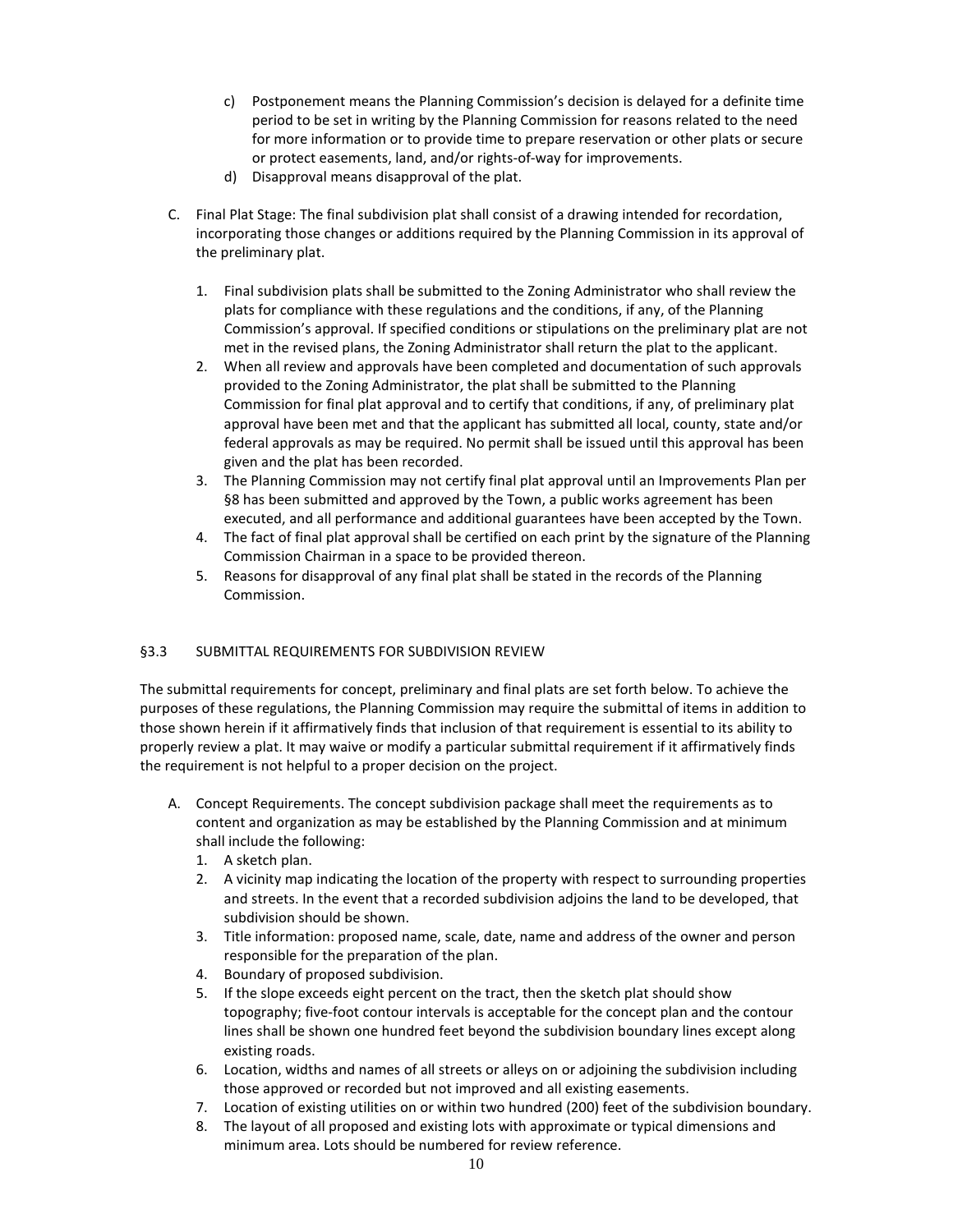- 9. The layout of all proposed streets, including widths of rights-of-way.
- 10. The approximate location and area of all open spaces proposed to be reserved for the location and purposes of any proposed easements.
- 11. Zoning district classification for the subject tract.
- 12. In cases of condominium or multi-family projects (apartment, townhouse, etc.) the following additional items shall be shown: approximate location of each building, number of units in each building, number of parking spaces in each off-street parking area and interior road or street access, whether public or private.
- B. Preliminary Plat Requirements
	- 1. Order of Plan Sheets: Preliminary subdivision plats shall adhere to the order of plan sheets established by the Planning Commission with any additional required details and plan drawings inserted into the order that may be prescribed by the Town.
	- 2. It shall provide all the pertinent information as to existing site conditions, property ownership, and the like, that may be necessary for the Planning Commission to properly consider the proposed subdivision. This information shall be accurate and reliable.
	- 3. It shall show the general plan of ultimate development for the property, covering the entire tract of land or so much of it as may be considered to be necessary for an adequate consideration of the part to be subdivided. This information should be drawn to scale.
	- 4. A preliminary plat shall show the location of all existing and proposed recorded easements and rights-of-way which affect the property and a citation of any recorded easements, restrictions, reservations or covenants which affect the property.
	- 5. The plat shall be a multiple sheet document with drawings on sheets no larger than 24 inches by 36 inches and at a scale no less detailed than 1 inch equal to 100 feet. Submittals shall meet specific technical requirements as may be set forth in Town design and construction standards.
	- 6. It shall include a small-scale key map showing the location of the property, and its relation to other known major subdivisions, roads, streams, etc. The key map shall be drawn at a scale of 1" = 1,200 feet.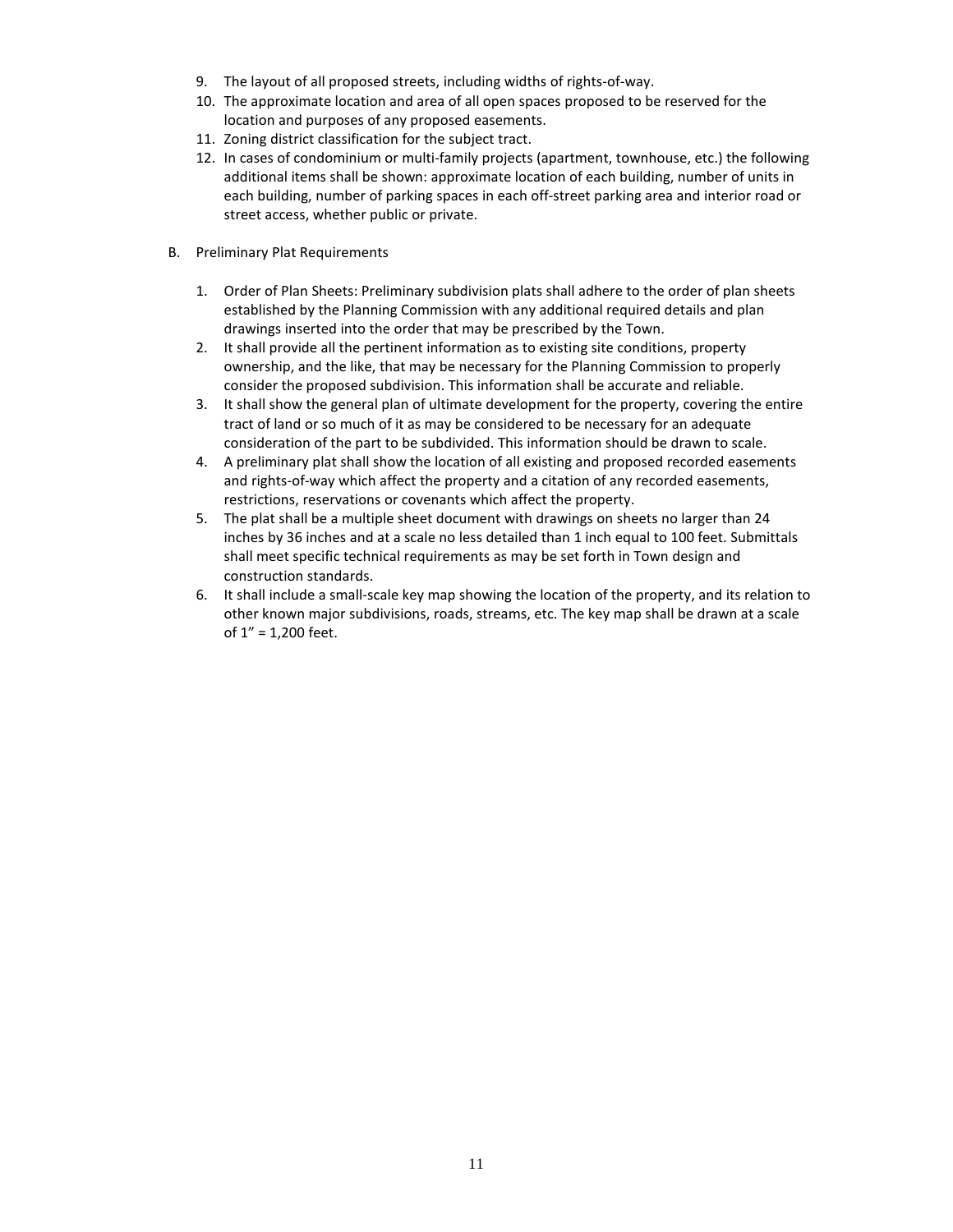- 7. It shall include the following title information: Proposed subdivision name, which shall not duplicate nor closely approximate the name of any other subdivision in the Town; Names and addresses of Owner, Subdivider or Developer, and the Designer, Surveyor or Engineer; Description of subdivision location by streets, tract, political subdivision, etc.; Scale, north point and date and a signature block for the Chairman of the Thurmont Planning and Zoning Commission.
- 8. Information as to Existing Physical Conditions
	- a) Boundaries of the land being subdivided in heavy outline, and the acreage therein. The names of all adjacent property owners must be shown.
	- b) Topographic contours at five (5) foot intervals except where average slope is less than 3% in which case two (2) foot contours shall be required. Contours shall extend one hundred (100) feet beyond the subdivision boundary except across a public road or where the Town may require further extension.
	- c) Water courses, floodplain areas, wooded areas, buildings, transmission lines, pipelines, other utilities, bridges, and any other significant physical items, with the sizes and grades of any water or sewer lines.
	- d) Locations, widths, and names of all improved or unimproved streets, alleys, trails or other public ways within and adjoining the subdivision or intersecting any street that bounds it; railroad, utility, or other rights-of-way or easements; parks and other public spaces; subdivisions, lots, and property lines; corporate lines; and the locations and outlines of permanent buildings.
	- e) Soil type(s) information shall be provided with appropriate boundaries shown and the Planning Commission may require a soils evaluation by a certified soils scientist, especially where wet soils are shown to be present within the boundaries of the subdivision or extending 100 feet therefrom.
- 9. Information as to Proposed Development
	- a. Street Pattern. Layout and widths of proposed streets, alleys, trails, sidewalks, crosswalks and easements.
	- b. Lots. Layout, numbering and dimensions of proposed lots or parcels.
	- c. Open Spaces. Parcels of land intended to be conveyed or temporarily reserved for public parkland or for the joint use of property owners, with an explanation of the purposes of the open spaces, provisions or conditions of such conveyance or reservation and the proposed arrangements for ownership and maintenance.
	- d. Street Grades. Tentative grades on each street.
	- e. Utilities. Locations for utilities and drainage facilities, with easements at least ten feet in width along all property lines and five feet on both sides of interior lot lines.
	- f. Building Setbacks.
	- g. Proposed use & zoning of property.
	- h. Description of Improvements. General description of street and other public improvements proposed to be installed.
	- i. In cases of condominium or multi-family projects (including townhouse projects.) the following additional items shall be shown: approximate location of each building, total number of units in each building, number of parking spaces in each off-street parking area and interior road or street access, whether public or private.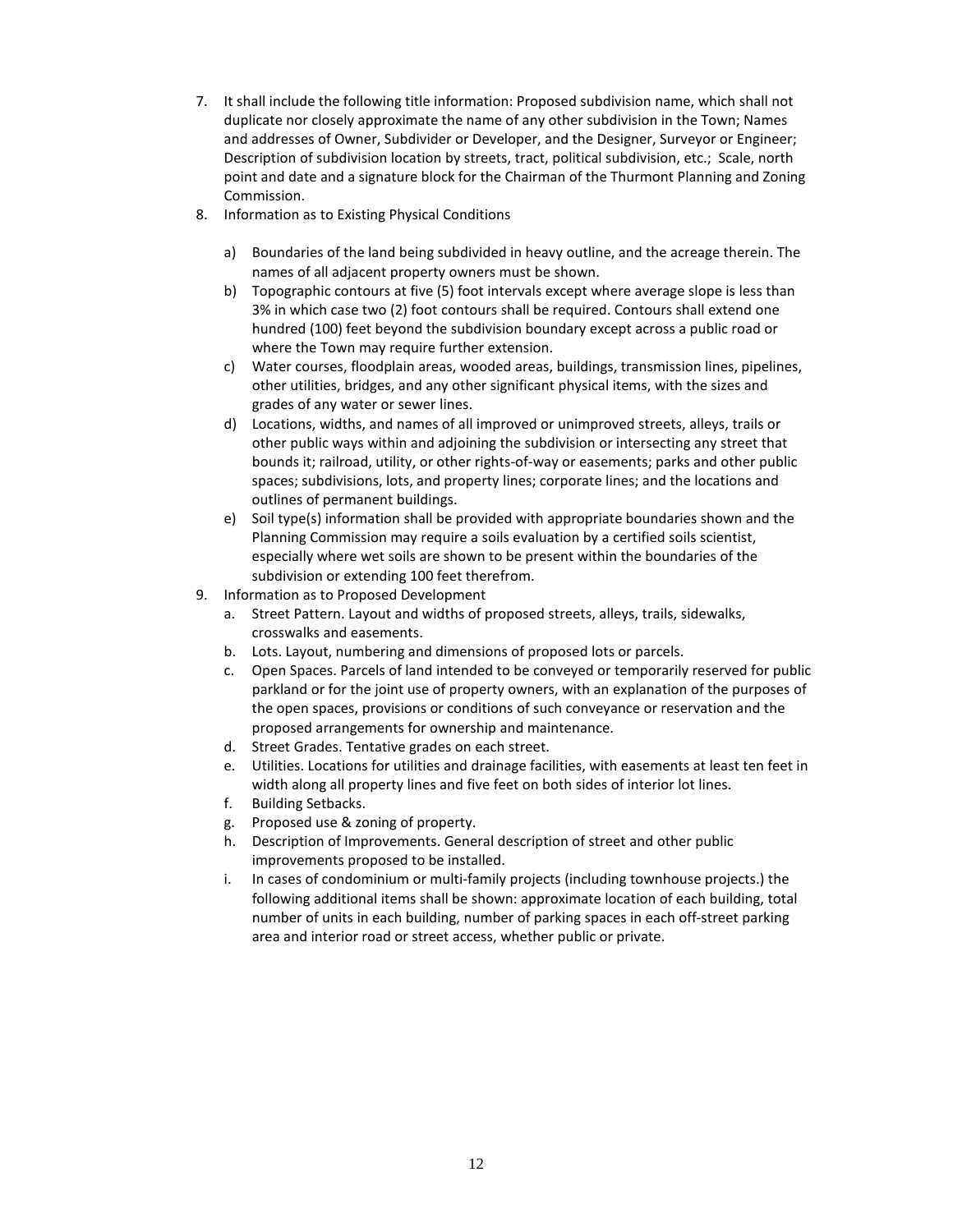j.

# C. Final Plat Requirements

- 1. The final plat shall comply with all existing laws, regulations, and ordinances governing the approval of subdivision plats and provide accurate dimensions and construction specifications to provide the data necessary for the issuance of building permits.
- 2. In addition to meeting the submittal requirements of a preliminary subdivision plat, the final plat shall meet all specific technical plan submittal requirements as may be required by the Town Zoning Administrator.
- 3. Submittals shall demonstrate compliance with any conditions of preliminary plat approval and shall include all necessary approvals from any local, county, state, and/or federal agencies.

# § 3.4 RECORDING THE FINAL PLAT

- A. Upon approval, the subdivider shall file three mylar prints with the Clerk of Court of Frederick County and shall distribute the other prints as follows: One mylar and one linen print to the Planning Commission, two paper prints to the Supervisor of Assessments and one paper print each to the review agencies.
- B. Approved final plats shall be recorded within 30 days of approval and the subdivider must provide to the Town, within 30 days of recording proof of recording (receipt from the Clerk).
- C. Approval or recordation of the final plat shall not be deemed to constitute or effect an acceptance by the Town of any street or proposed public way, park, open space, or other improvement shown on the plat.

#### §3.5 MINOR SUBDIVISIONS

In the event that a subdivision creates three or fewer lots and involves no new streets, the following procedures may be followed:

- A. The developer may proceed directly to the preparation of a combined preliminary/final plat, but such plat must be submitted at least 45 days prior to the Planning Commission meeting.
- B. The plat shall be reviewed, approved or disapproved and recorded in accordance with the requirements pertaining to final plats.
- C. In addition to final plat data, a minor subdivision's combined preliminary/final plat shall show:
	- 1. Topography at two- or five-foot contour intervals, which provision may be waived by the Planning Commission.
	- 2. All existing permanent features, natural or manmade, that may influence the design of the subdivision.
	- 3. Location of existing, recorded and proposed utility lines and easements on or within 200 feet of the tract.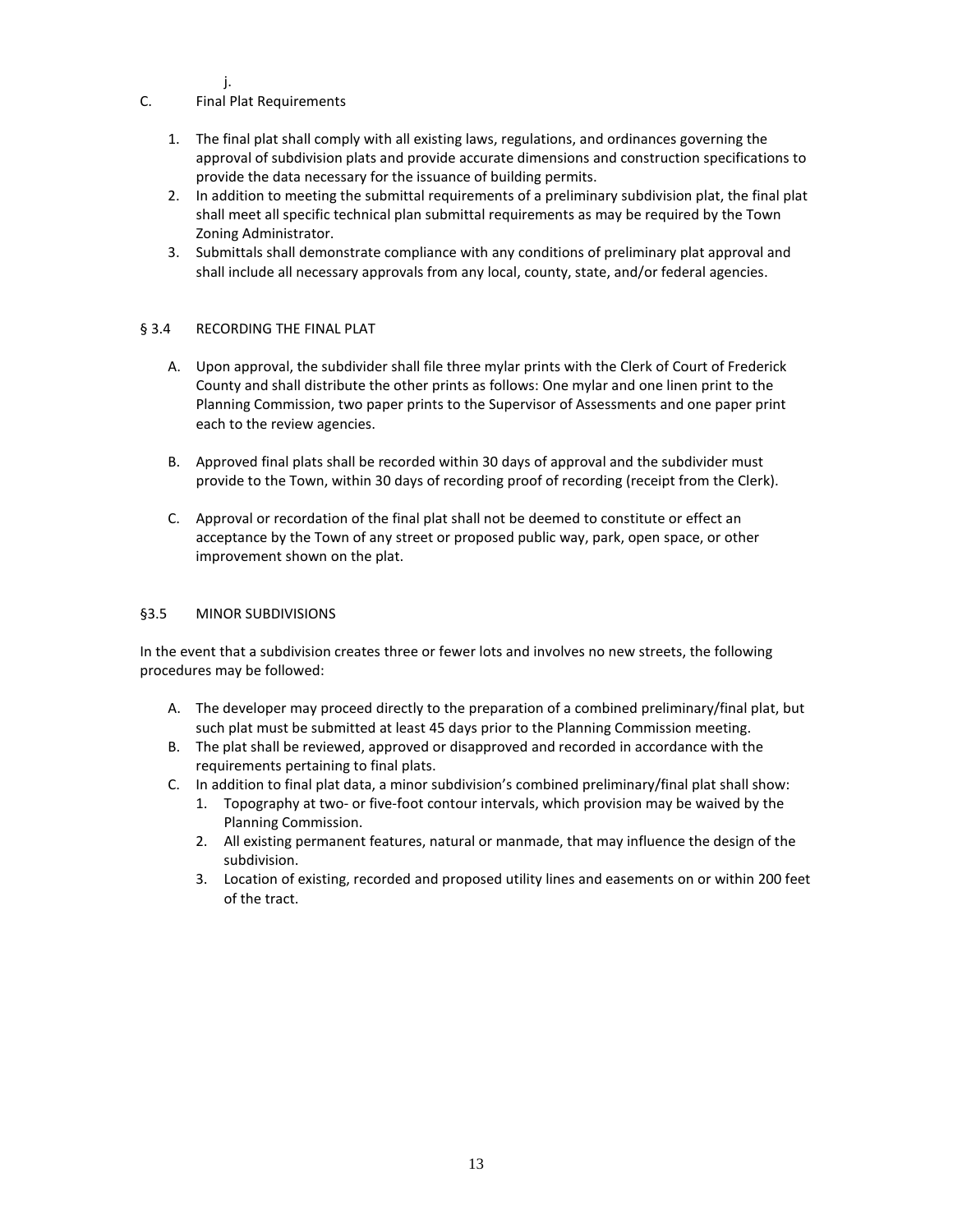#### ARTICLE IV

#### ADMINISTRATIVE PLAT REVIEW

#### § 4.1 APPLICABILITY AND APPROVING AUTHORITY

- A. Administrative plat review is for projects with relatively minor impact, which require less information and can be reviewed and approved in a shorter time such as lot line adjustments, the conversion of existing deeded parcels into a legal building lot, and addition plats.
- B. In administrative plat review, the Zoning Administrator is the approving authority.

# § 4.2 PROCEDURE AND SUBMITTAL REQUIREMENTS

- A. The developer may proceed directly to the preparation of a combined preliminary/final plat.
- B. In Administrative plat review, the following requirements need only apply:
	- 1. A survey plat showing or consisting in the following must be filed with the Zoning Administrator.
	- 2. Boundary survey
	- 3. Existing parcel or lot lines to be extinguished or altered and/or proposed lot lines to be established.
	- 4. For addition plats, the lot or parcel to which the addition is being made. If more than one acre remains in the original tract following an addition to a lot, a deed plotting may be used.
	- 5. For addition plats, a note on the plat signed by the owner stating the following: "Application is hereby made for your approval of the indicated transfer of land solely for adding to adjoining holdings and not for development. Any future subdivision of this land or building development will be submitted in the regular manner for approval in accordance with the existing Subdivision Regulations."
	- 6. The dimensions and area of any resulting lot(s).
	- 7. Signature and stamp of a registered surveyor certifying it as an accurate survey.
	- 8. A signature block for the Zoning Administrator's certification of approval.
- C. The applicant shall record the final approved plat in the land records of Frederick County within 30 days of plat approval and provide a receipt of recordation to the Town Zoning Administrator.

# § 4.3 APPEALS

Any person aggrieved by an administrative plat review decision may appeal such decision to the Board of Appeals within 30 days of the date of the written decision as provided for in §2.3.2 of the Thurmont Zoning Ordinance.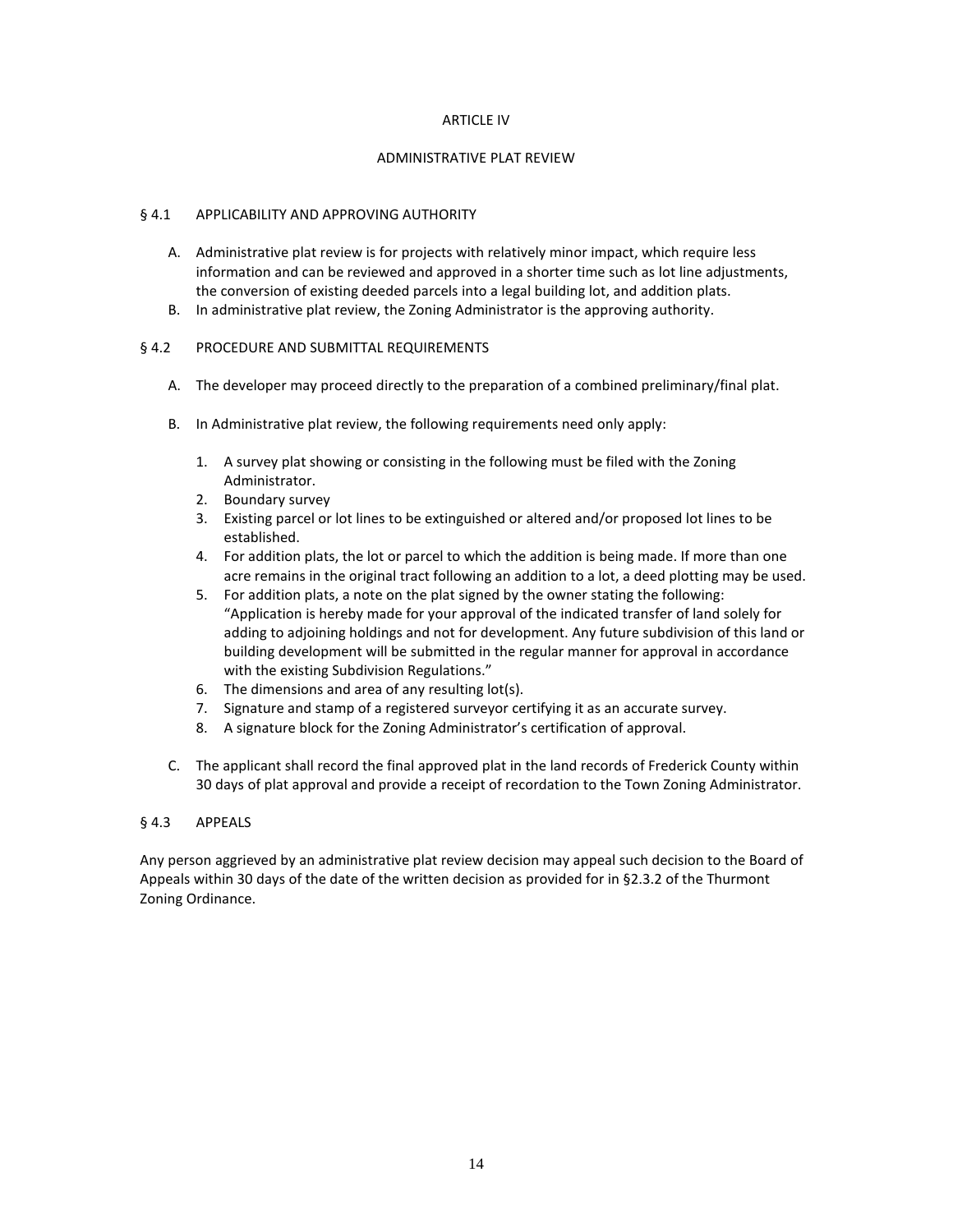#### ARTICLE V

#### MISCELLANEOUS REQUIREMENTS

# § 5.1 CONSISTENCY WITH ZONING LOT REQUIREMENTS

No plat shall be approved if it causes a lot to be less than the minimum lot size required for its zoning district or causes the lot to be in violation of any other applicable zoning or health requirements, except a may be allowed in a residential cluster subdivision provided for in §6.

# §5.2 IMPACT STUDIES MAY BE REQUIRED

- A. To assist the Planning Commission to determine the nature and extent of off-site impacts, it is authorized to require applicants for preliminary plat approval, or for extensions of approved plats, to prepare studies of the impacts of the proposed development on such factors including infrastructure, such as water and sewer, drainage, electric and other utilities, parks, streets, bicycle ways, and highways in the Town and in the vicinity of the development; the Town's fiscal and budget conditions, and area environmental conditions.
- B. The Planning Commission shall find that such studies meet reasonable professional and technical standards before accepting them for review. The Town may establish written standards and specifications for the scope and detail necessary for any required studies.
- C. If impact studies are required, no preliminary plat shall be approved prior to such studies being completed to the satisfaction of the Planning Commission.

# §5.3 DEVELOPMENT OF LOTS, WET SOILS

- A. If a subdivider proposes that a lot be used for a residential structure with a basement within an area classified as "wet soils", the subdivider must perform one of the following:
	- 1. Construct a gravity drainage system in accordance with the International Residential Code;
	- 2. Utilize another similar solution acceptable to the Frederick County Department of Permits and Inspections;
	- 3. Submit for approval to the Frederick County Permits and Inspections Department, a geotechnical report by a registered professional engineer in the State of Maryland to include a soil profile of the house location and a certification of the specific basement/footer elevations; and
	- 4. Place a note on that plat requiring that all construction shall be in conformance with the approved solution.
- B. The above shall be performed prior to preliminary plat approval.

# §5.4 SUBDIVISION OF LAND SUBJECT TO FLOODING

- A. A subdivision plat of land subject to periodic flooding or containing floodplain soils will not be approved unless the use of the land is deed restricted to resource conservation or other open space uses.
- B. A plat of a proposed subdivision located in an area having poor drainage or otherwise adverse physical conditions may be approved, provided the subdivider agrees to make such improvements as in the judgment of the Planning Commission render the subdivision safe and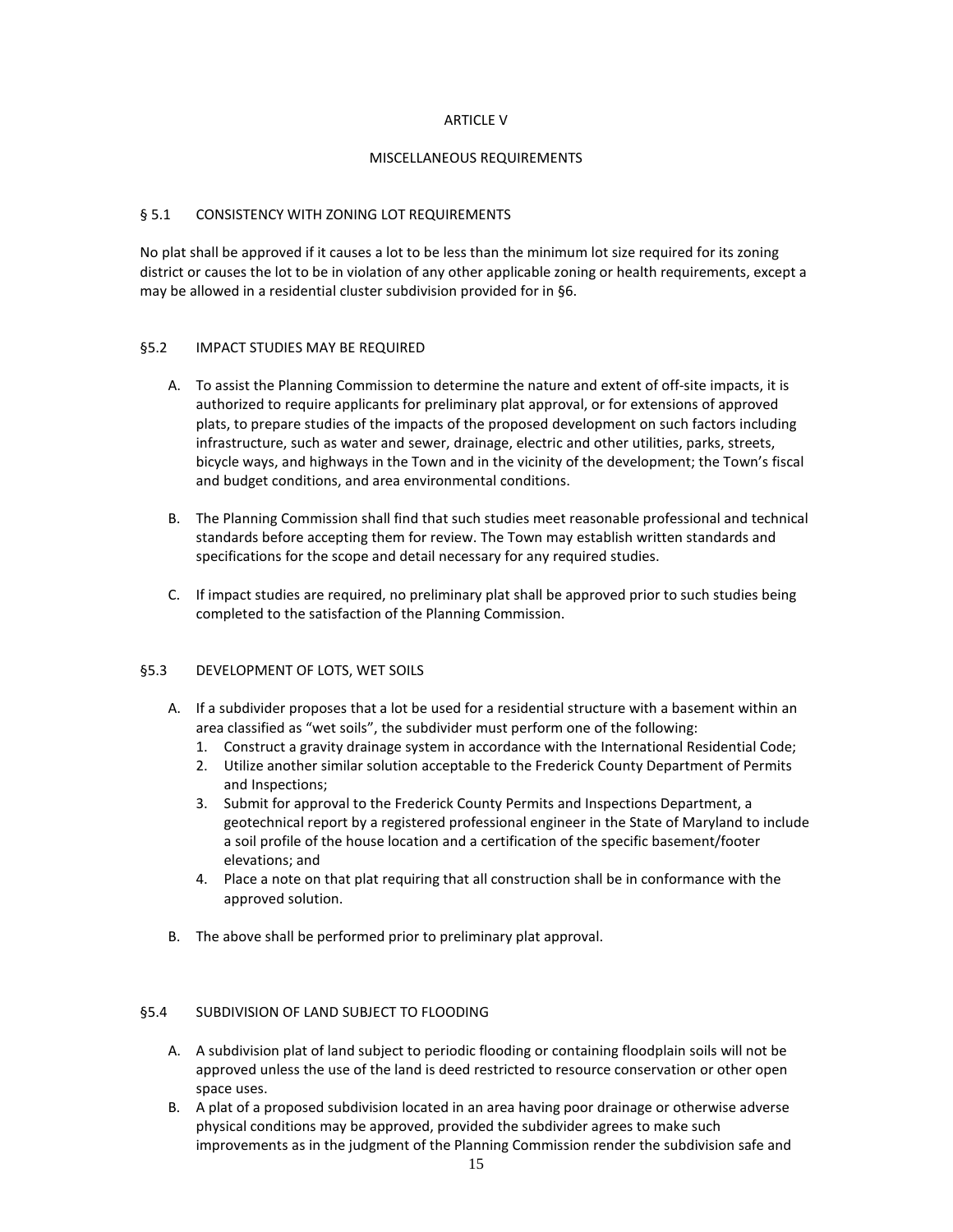acceptable for residential use. The subdivider shall provide a performance bond or other guarantee sufficient to cover the cost of any such improvements as estimated by the officials having jurisdiction.

# § 5.5 PLATTING REQUIREMENTS PERTAINING TO THE ORIGINAL TRACT

- A. The remaining original tract shall be shown as follows:
	- 1. If less than two acres of land remain in the original tract after the lots are excluded, then all the tract (lots and remainder) must be platted.
	- 2. If more than two acres of land remain in the original tract after the lots are excluded, then the owner is not required to plat the remaining acreage but is required to provide a sketch of the tax map showing his entire acreage and the location of lots being platted and any previously platted lots.
- B. Notwithstanding the above, the subdivider is required to submit a plan showing the entire acreage and the location of lots being platted and any previous platted lots. The owner is required to keep this plan current with the process of subdivision approval and platting.

# § 5.5 PHASING A FINAL PLAT

A final plat may include all the property covered by the approved preliminary plat or may be limited to any logical portion thereof that is intended to be developed as a first phase. Additional final plats may be submitted later covering additional phases of the property provided the preliminary plat is still valid or its approval has been extended.

# § 5.6 EXPIRATION AND EXTENSION

- A. A preliminary plat approval grants the applicant two years during which the applicant shall submit a final plat.
	- 1. Before expiration of the approval, the Planning Commission may grant up to two extensions for just cause, with extension periods no greater than one year at a time. The applicant shall request an extension at least 60 days prior to the plat's expiration.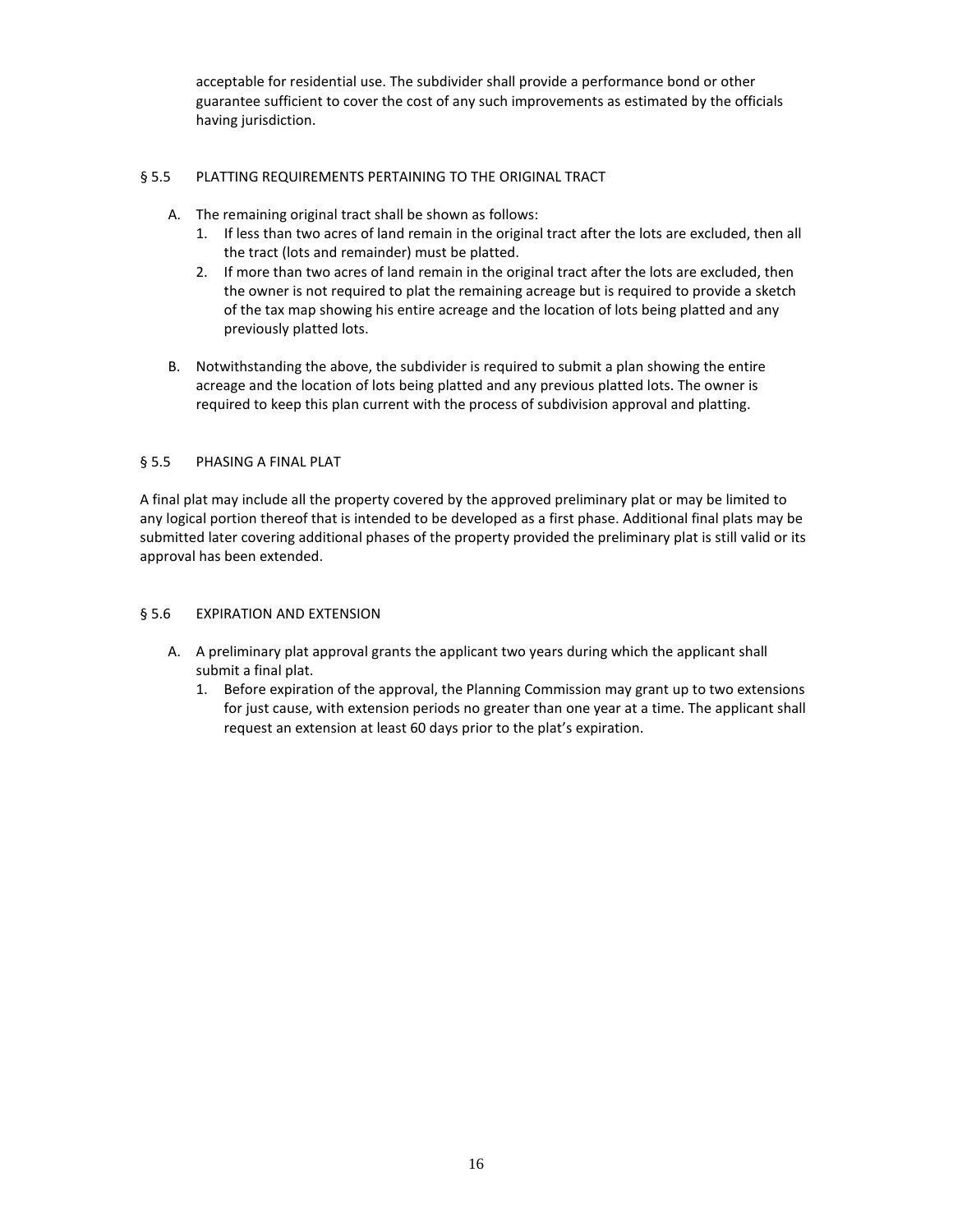- 2. In connection with any request for an extension, the Planning Commission shall consider each of the following:
	- a) Whether a lawful change in the neighborhood of the property has made the subdivision, as originally approved, incompatible with neighboring properties or presented impacts to neighboring properties or infrastructure not foreseen before such change occurred.
	- b) Whether a change in the street and highway plan or the plan for any public facilities and/or services, trails or pathways, or the projected impact of development on streets, highways, water and sewer and other facilities has made the subdivision, as originally proposed, a detriment to orderly development.
	- c) Any change in zoning and/or subdivision regulations except as provided for in §5.6E.
	- d) Any changes in the Comprehensive Plan.
- B. The Planning Commission may require that an impact study as provided in §5.2 be completed and/or updated in connection with a request for an extension.
- C. Changes May be Required. In conjunction with an approved extension, the Planning Commission may require that changes in the plat be made upon finding that time has necessitated changes for the benefit of the public health, safety, and welfare.
- D. Upon expiration of any extension period approved herein, the plat shall be deemed null and void.
- E. Any approved preliminary plat shall be exempted from changes in the Subdivision Regulations for a period of two years from the date of the original approval of the Preliminary Plat. Such exemption shall not be extended, even if the preliminary plat is extended as provided above.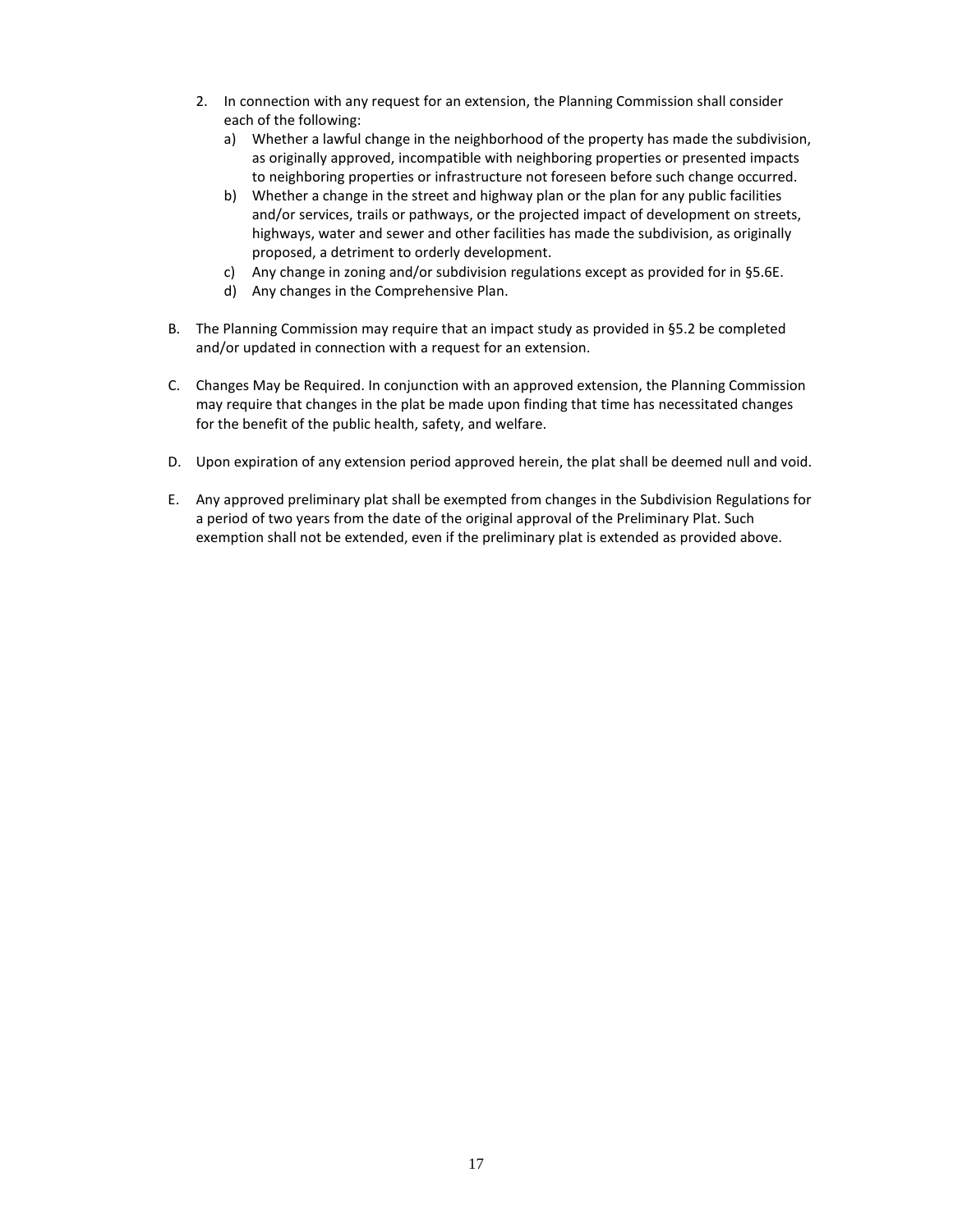#### ARTICLE VI

#### RESIDENTIAL CLUSTER SUBDIVISIONS

# § 6.1 PURPOSE

- A. The purpose of this section is to promote flexibility in residential subdivision design by allowing dwelling units to be grouped or clustered together on smaller lots than would otherwise be allowed in order that:
	- 1. Subdivision design, and land development generally, may conform more closely to the land's natural features, topography, and surroundings.
	- 2. Larger areas of useable open space may be assembled, which can minimize environmental harm and provide environmental and/or recreational benefits to the Town and the residents of the development.
	- 3. Pubic facilities and utilities may be provided more efficiently and thereby reduce the public and private costs of constructing and maintaining infrastructure and utilities.
- B. Lots created through residential clustering, which adhere to the provisions of this section, may vary in area, width, and dimension from the standards otherwise established in the Thurmont Zoning Ordinance.

#### § 6.2 APPLICABILITY

- A. Clustering is a permitted development technique in the A-1, R-1, R-2, and R-3 districts, subject to the plat review and approval procedures in these regulations.
- B. To be eligible for a residential cluster subdivision, the gross acreage of the tract must be at least five acres which may consist of a single parcel or multiple contiguous parcels under ownership or control of the subdivider.

#### § 6.3 PROVISIONS

The following provisions shall govern the layout and development of a cluster subdivision and shall supersede any conflicting provisions elsewhere stated in the Zoning Ordinance.

- A. When a single tract contains more than one parcel of the same zone classification, the maximum number of lots permitted shall be based upon the tract's buildable area as provided for in §6.3D and the dwellings units may be distributed over the tract as though it were one parcel.
- B. The maximum number of lots permitted shall be the quotient resulting from dividing the tract's buildable area by the minimum lot size for the zoning district where located as set forth in §5.1C, Table 3 of the Zoning Ordinance, plus any lots preserved as open space.
- C. When a single tract is divided into two or more of the zoning districts eligible for clustering so that portions of the tract lie within different districts, the number of permitted lots derived from the buildable area in each must remain within each district with regard to zoning boundaries. The dimensional requirements that govern development per §6.3E shall depend on the zoning district wherein the lots are placed.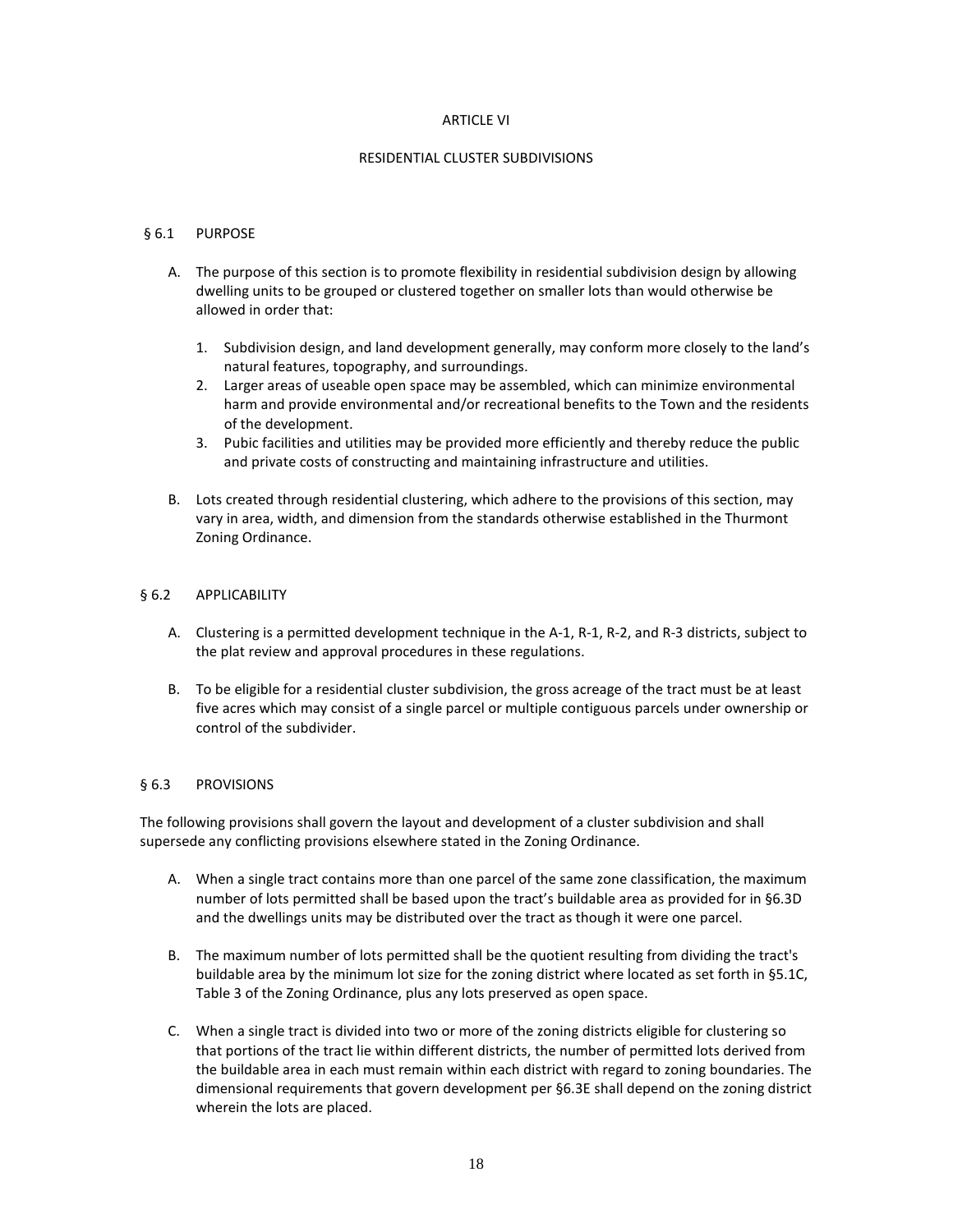- D. The computation of buildable area shall exclude non-tidal wetlands regulated by the Maryland Department of the Environment, area contained within the 100-year floodplains indicated on the Town's officially adopted FEMA Flood Insurance Rate Maps (FIRM), and area protected by forest or other land conservation easements.
- E. Within a cluster subdivision, the minimum lot area, lot width and yard standards required by §5.1C, Table 3 of the Zoning Ordinance for single-family detached residences only may be reduced as follows:
	- 1. In the A-1 district:
		- a) The minimum lot area shall be 8,400 square feet.
		- b) The minimum lot width and yard requirements shall be as set forth for the R-2 District in §5.1C, Table 3 of the Zoning Ordinance.
	- 2. In the R-1 district:
		- a) The minimum lot area shall be 8,400 square feet.
		- b) The minimum lot width and yard requirements shall be as set forth for the R-2 District in §5.1C, Table 3 of the Zoning Ordinance.
	- 3. In the R-2 and R-3 districts:
		- a) The minimum lot area shall be 5,600 square feet.
		- b) The following dimensional requirements shall apply: Minimum lot width shall be 50 feet, the minimum front yard shall be 15 feet, the minimum side yard shall be 8 feet and the minimum rear yard shall be 30 feet.
- F. For any cluster subdivision, the area that each lot is reduced by from the minimum size required for that zoning district, shall be summed and that total area shall become the base minimum area to be devoted to common open space.
- G. Nothing in this section relieves the subdivider from meeting the parkland requirements and standards set forth elsewhere in these regulations or prevents the Planning Commission from exercising its authority under these regulations to determine the amount and location of land to be set aside for other recreational or environmental purposes, which may be greater than but not less than the base minimum provided for in §6.3F.
- H. The Improvements Plan required by §8 of these regulations shall include an open space plan, sufficient to show the location, type, grade, elevation, proposed use and improvements, plantings and other significant enhancements and characteristics.
- I. All protective covenants and deeds of conveyance for all open spaces not otherwise dedicated to the Town, shall be part of and recorded with the approved final plat and any such covenants, restrictions, or conveyances shall be binding upon the owner and its successors.
- J. The Improvements Plan shall include a declaration of covenants, deeds of conveyance and/or other Town approved instrument(s) stipulating ownership, use, and maintenance responsibilities.
- K. No plat shall be recorded which is not accompanied by an approved Improvements Plan that addresses the configuration, use, ownership and maintenance of open spaces.
- L. The use of residential clustering shall not relieve the subdivider of complying with the standards in these regulations governing reserving, dedicating, and providing open spaces and other improvements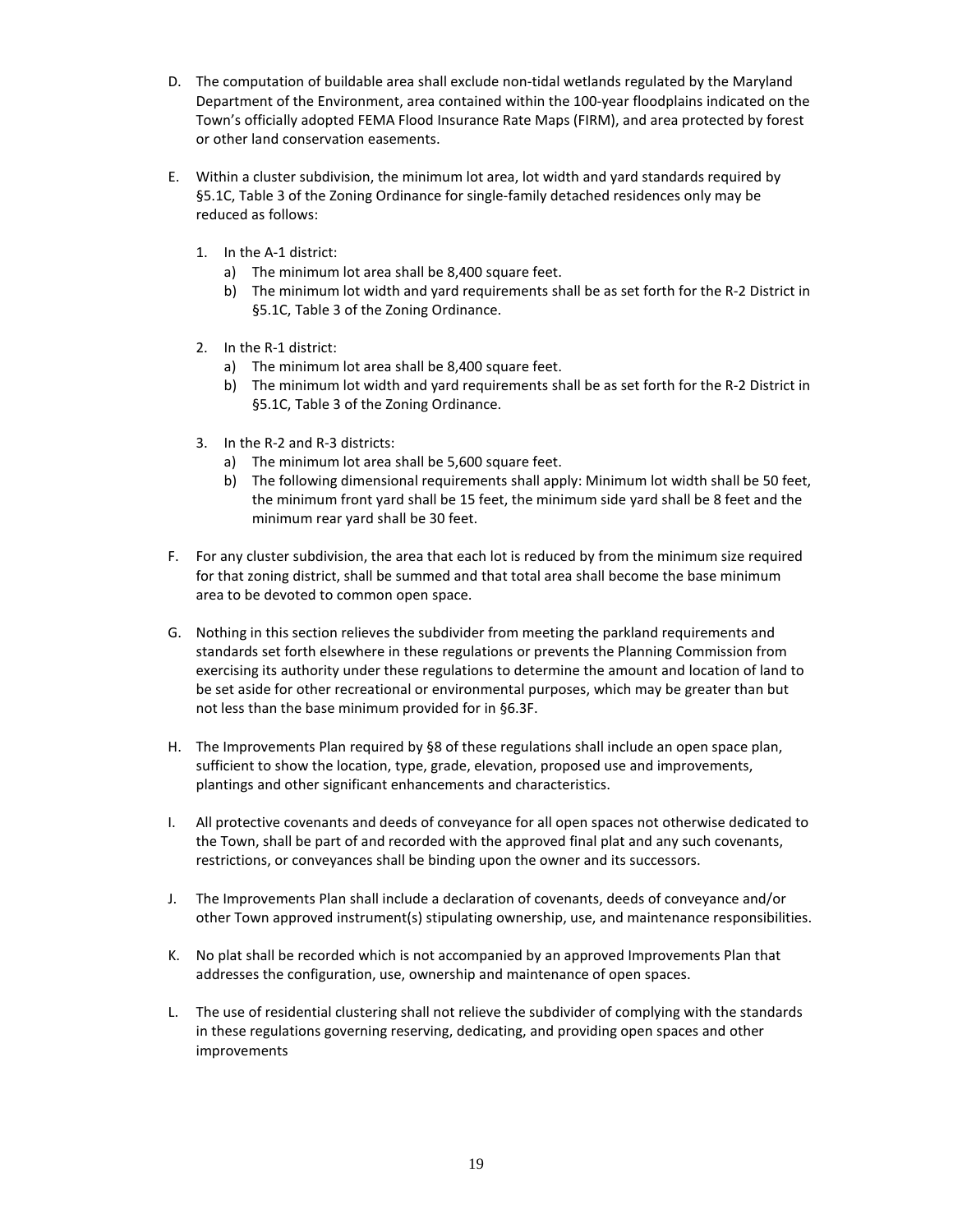#### ARTICLE VII

#### PRINCIPLES AND STANDARDS OF SUBDIVISION DESIGN

#### § 7.1 GENERAL DESIGN PRINCIPLES

- A. In laying out a subdivision, the subdivider shall comply with the purposes of these regulations as set forth in §1.02A1-7 and the principles and requirements of this section:
- B. Subdivisions shall be designed according to the following principles:
	- 1. To make the best use of the natural terrain and preserve natural features including substantial trees, woods, views and vistas, steep slopes, wetlands, and watercourses.
	- 2. To preserve historic and archaeological features.
	- 3. To avoid extensive excavation, filling, and grading, excessive vegetation removal, or substantial alteration of natural drainage patterns.
	- 4. To avoid and protect against natural and man-made hazards.
	- 5. To ensure the optimal extension to and connection with existing and planned public facilities, the delivery of public services, and infrastructure generally.
	- 6. To conform with the Comprehensive Plan and the Zoning Ordinance.

#### § 7.2 CRITERIA FOR SUBDIVISION APPROVAL

- A. A subdivision shall be approved if it meets all of the requirements of these regulations and when the Commission finds:
	- 1. Consistency with the Comprehensive Plan and the Zoning Ordinance.
	- 2. That the existing pattern of settlement of the area in terms of its predominant building proportion and form, density and arrangement will not be adversely affected.
	- 3. That the subdivision is developed in such a way as to minimize or eliminate adverse impacts on natural features, historic or archaeological resources, and public open spaces.
	- 4. That the arrangement of streets and the access to existing and planned public streets will not adversely affect traffic patterns, emergency vehicle access or public safety.
	- 5. That public facilities and services including water and sewer, schools, police and fire and library and parks are adequate to serve the demands of the subdivision in light of other approved development.
- B. These findings shall be established in the written decision of the Planning Commission at time of preliminary plat approval.

# § 7.4 LOT DESIGN

- A. Lots shall be of such size, shape and orientation as will be appropriate for the location, charter of the land and type of development contemplated. Excessive depths in relation to widths shall be avoided. A proportion of about 2 to 1 in depth and width shall be considered appropriate and gross deviations from this ratio shall not be allowed.
- B. Lots shall comply with the minimum area and bulk standards contained in the Zoning Ordinance, except where alternate sizes are allowed by the cluster provisions in §6 of these regulations.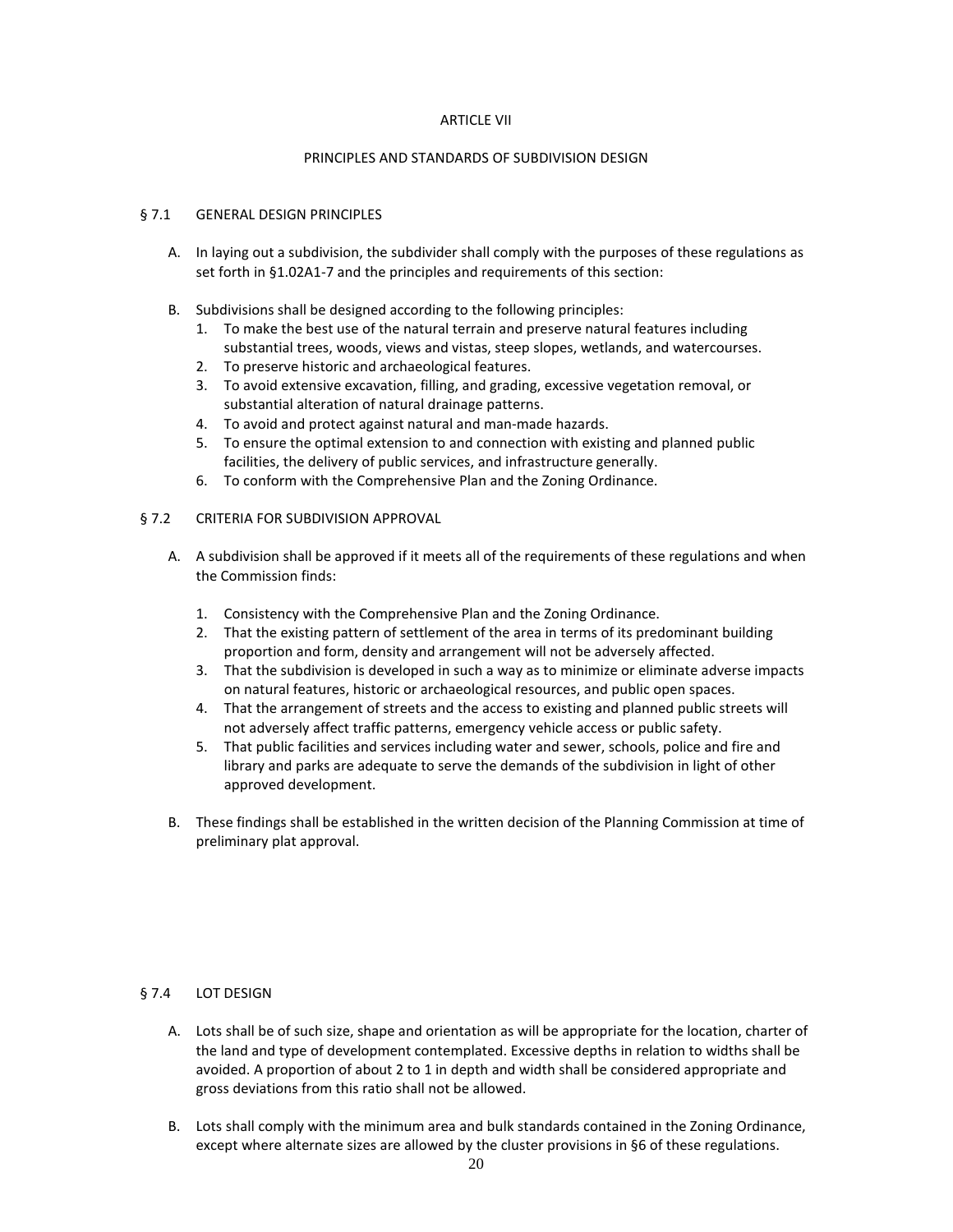- C. Because corner lots have two front yards, they shall have widths sufficient to meet the yard requirements set forth in the Zoning Ordinance.
- D. No pan-handle lots shall be created.
- E. All lot measurements shall be net measurements, not including any part of any street, alley or crosswalk. Easements, however, shall be regarded as within the lot.
- F. Side lot lines shall, insofar as practicable, be either at right angles or radial to street lines.
- G. All building lines (front, side and rear) shall be shown on the plat and clearly indicated by dimensions.
- H. No fragment or remainder of land shall be withheld by the subdivider which is not capable of meeting the minimum lot size specified in the Zoning Ordinance. Such fragments and remainders shall be incorporated into legal sized building lots or into areas of designated open space.
- I. No lot, regardless of its size, which would be rendered practically useless for development due to one or a combination of the following factors shall be proposed as a building lot: utility easements, lack of accessibility, lack of legal road frontage, unsuitable soils, steep slopes or other environmental condition. Such land shall be incorporated into adjoining lots or into areas of designated open space.
- J. Every lot shall abut on a public street for the minimum required lot width at the street as specified in the Zoning Ordinance. Double frontage lots (extending through the block), should be avoided.
- K. Easements shall be provided for utilities along all lot lines. Such easements shall be designed to provide continuity from block to block and shall be a minimum of 10 feet in width. Within a subdivision an easement should extend 5 feet on either side of an interior property line.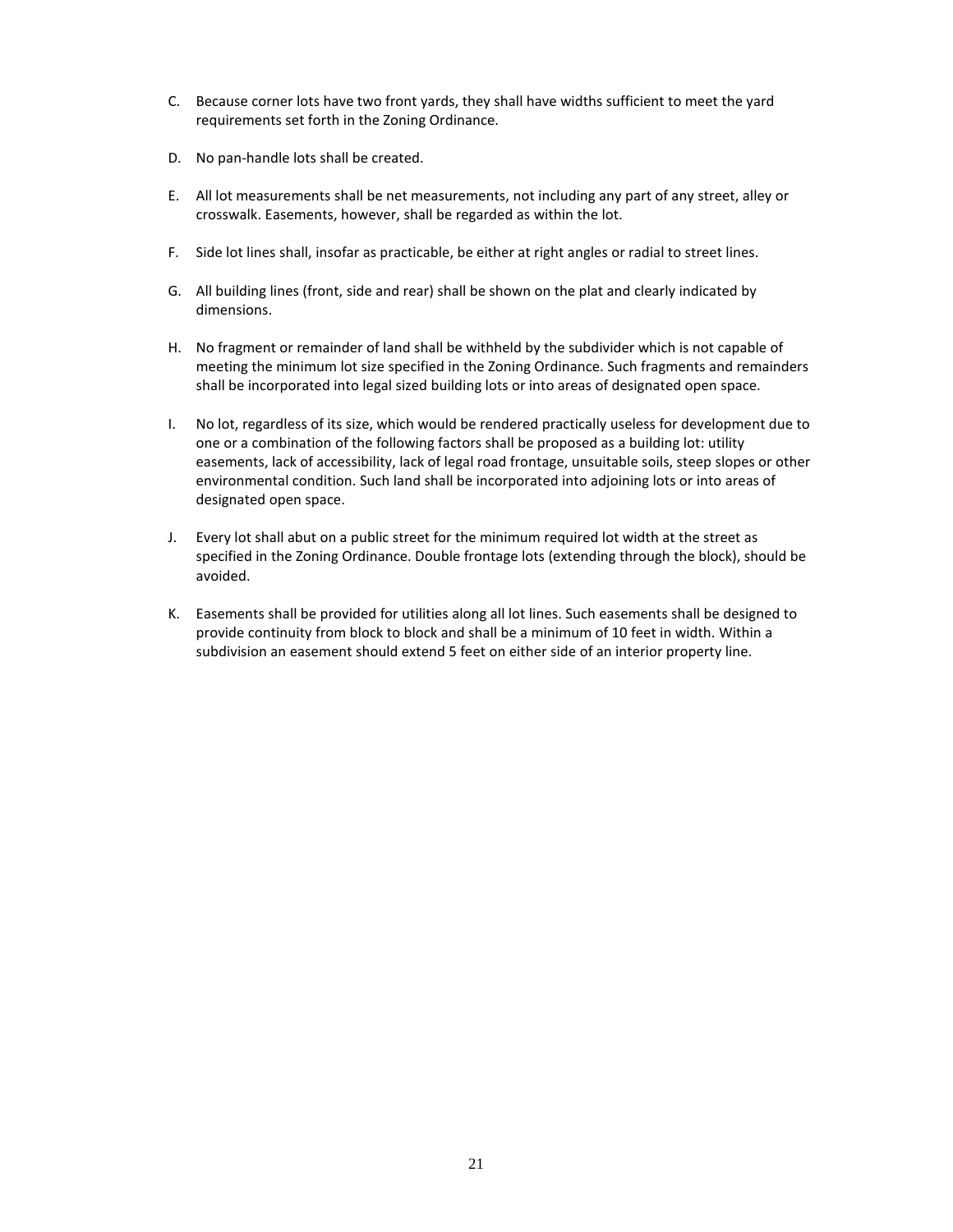# § 7.5 BLOCK DESIGN

- A. To the fullest extent possible, subdivision block design shall promote the development of a street grid with the aim of maximizing access and circulation. Where appropriate, the overall grid pattern shall be modified to create visually prominent and/or highly accessible focal points for parks, open spaces, or prominent buildings; to secure scenic vistas or preserve resources; and to accommodate the physical conditions and constraints of the land.
- B. Residential blocks shall have sufficient width to provide for two tiers of lots of appropriate depth plus 25-feet of width for an alley right-of-way between the tiers. Block width shall generally not exceed 250 feet in all districts except the R-1 and the I-1 zoning districts.
- C. Block length shall generally not exceed 700 feet in subdivisions of single-family detached house lots or 420 feet in townhouse subdivisions. Blocks in commercial and industrial subdivision shall generally not exceed 500 feet in length.
- D. In any block longer than 500 feet long, a public walkway and/or bikeway with access secured easement may be required to enhance pedestrian and bicycle circulation within and throughout the subdivision and/or to meet area specific circulation objectives.

# § 7.6 STREET LAYOUT CONSISTENT WITH COMPREHENSIVE PLAN

- A. When a proposed subdivision includes or abuts streets designated in the Comprehensive Plan, the Planning Commission shall require, by dedication to public use, adequate right-of-way for the coordination of roads within the subdivision with other existing, planned or platted roads.
	- 1. Such dedication to public use shall be to the full extent of the right-of-way as required in the Comprehensive Plan except where the right-of-way to be dedicated is greater than a collector street, then a reservation of land to meet the right-of-way standards may be required.
	- 2. Before a reservation of land may be required for future dedication or acquisition for public streets, a survey plat for the location of the proposed streets must be approved and recorded in accordance with the provisions of the Land Use Article of the Annotated Code of Maryland.
	- 3. When a right-of-way reservation is required, the Planning Commission may withhold plat approval for up to twelve (12) months in order to comply with the Land Use Article. However, if the developer incorporates the recommendation of the Comprehensive Plan as part of the subdivision plat, then the procedure specified in the Land Use Article for reservation shall not be required.
	- 4. Where a proposed street involves State jurisdiction and is designated on the Comprehensive Plan or the State Highway Plan and no definite alignment has been established, the Planning Commission may withhold approval of a subdivision plat for not more than 180 days from the preliminary plat application date to permit the State Highway Administration, if it so desires, to establish an accurate road alignment.
- B. The street layout of the subdivision shall be in conformity with the Comprehensive Plan and designed for the most advantageous development of adjoining areas and the entire neighborhood.

# § 7.7 STREET DESIGN PRINCIPLES

The following shall be considered in laying out of proposed streets in subdivisions.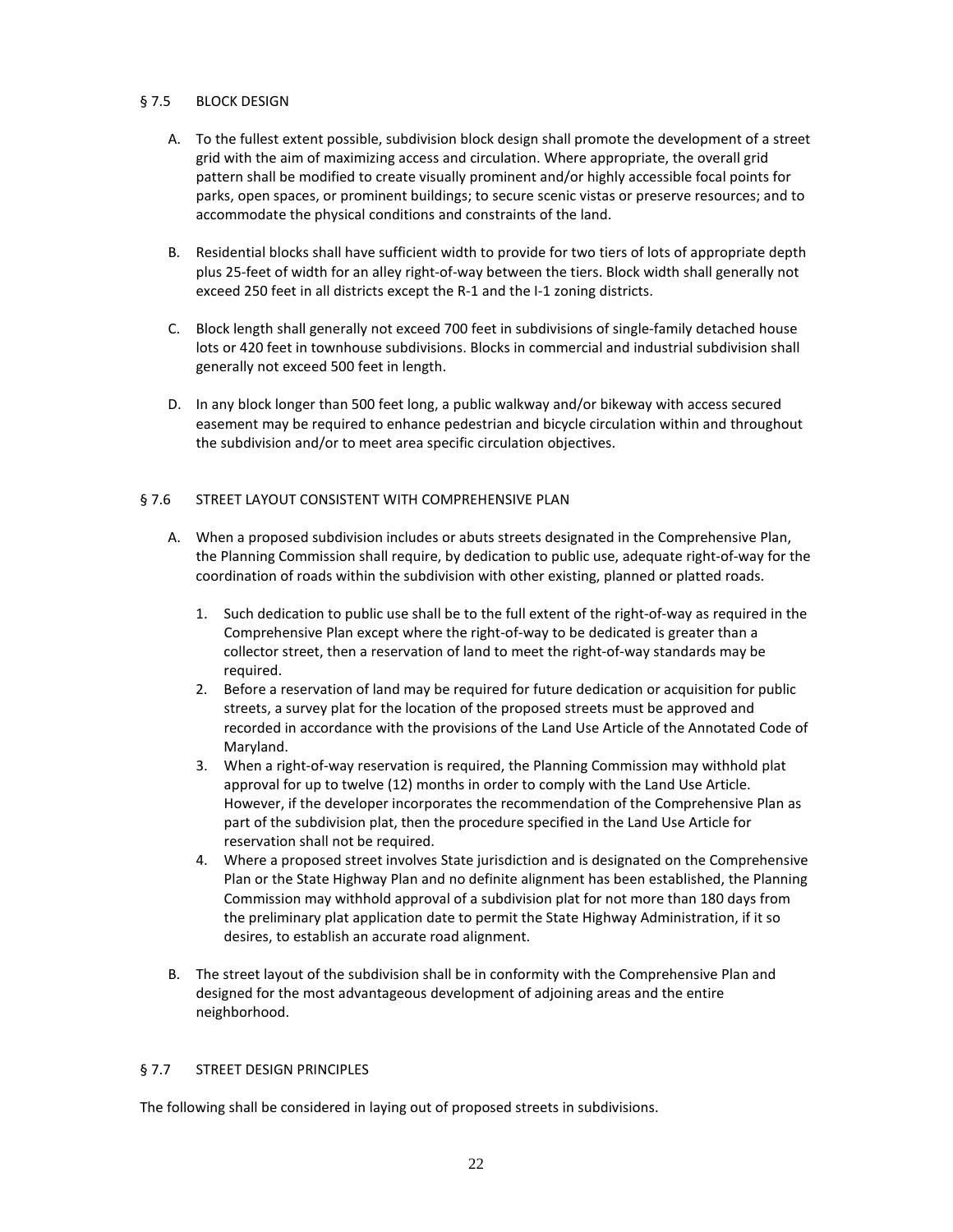- A. The street layout shall conform substantially to existing topography, following the natural contours of the land to the extent possible, minimizing grades, providing for good drainage, good building sites, and ready access to lots without excessive cuts or fills or destruction of natural or man-made features that contribute to the character of the land.
- B. Streets shall be designed to provide safe and convenient access to all proposed lots, to promote a high degree of connectivity and safety for residents living within the subdivision, to promote walking and bicycling by providing multiple routes such as is provided by grid or modified grid street patterns,
- C. Street shall be located and constructed to accommodate both present and anticipated future traffic.
- D. The arrangement of streets shall provide for the coordination of the principal streets in an adjoining subdivision and for the extension of principal streets into adjoining lands which are not yet developed; temporary turnaround then be required.
- E. Cul-de-sac and dead-end streets shall be avoided to the extent possible and only in exceptional cases may they be approved where necessitated to by severe topography or the presence of a railroad. No more than 12 lots shall front such a street and its length shall be no greater than 600 feet. A turnaround shall be provided at the end of such a street.
- F. Subdivisions adjoining dedicated, reserved or platted and recorded half width streets or alleys, shall dedicate or reserve additional right-of-way width sufficient to bring the overall street to the width required by Town standards. No new half width alleys or streets shall be approved.
- G. Streets shall be spaced to allow for blocks meeting the dimensional requirements specified herein. The number of individual lot access locations and intersections along collectors and other major roads shall be held to a minimum, normally spaced not less than 1,200 feet apart and no new residential lots shall be platted with direct frontage thereon.
- H. Land abutting highways or major roads shall be platted with the view of making the lots, if for residential use, desirable for such use by cushioning the impact of heavy traffic upon them and by minimizing interference with traffic on such highways and roads as well as accident hazards. One or more of the following ways may be used to accomplish this:
	- 1. By platting the lots extra deep and backing the lots upon the highway so that they front on and have access from a parallel minor street one-half block away. Vehicular access to the lots from the highway should then be prohibited by deed restrictions.
	- 2. By service roads in front, separated from the main thoroughfare connecting therewith at infrequent intervals.
	- 3. The choice between the foregoing or other methods for accomplishing the desired purpose in a specific case must necessarily be made in consideration of topography and other physical conditions, the character of existing and contemplated development, and other pertinent factors.
- I. Where land adjoins a railroad, the subdivision street plan should do the following:
	- 1. Make allowance for future grade separation on streets which are to cross the railroad, by providing extra right-of-way for such streets and by keeping intersecting streets a sufficient distance away to allow for the necessary approaches to over - or - under passes, or
	- 2. Provide a street arrangement by which residential lots will back upon the railroad and have exceptionally great depths, such as by the use of parallel streets, loops or dead-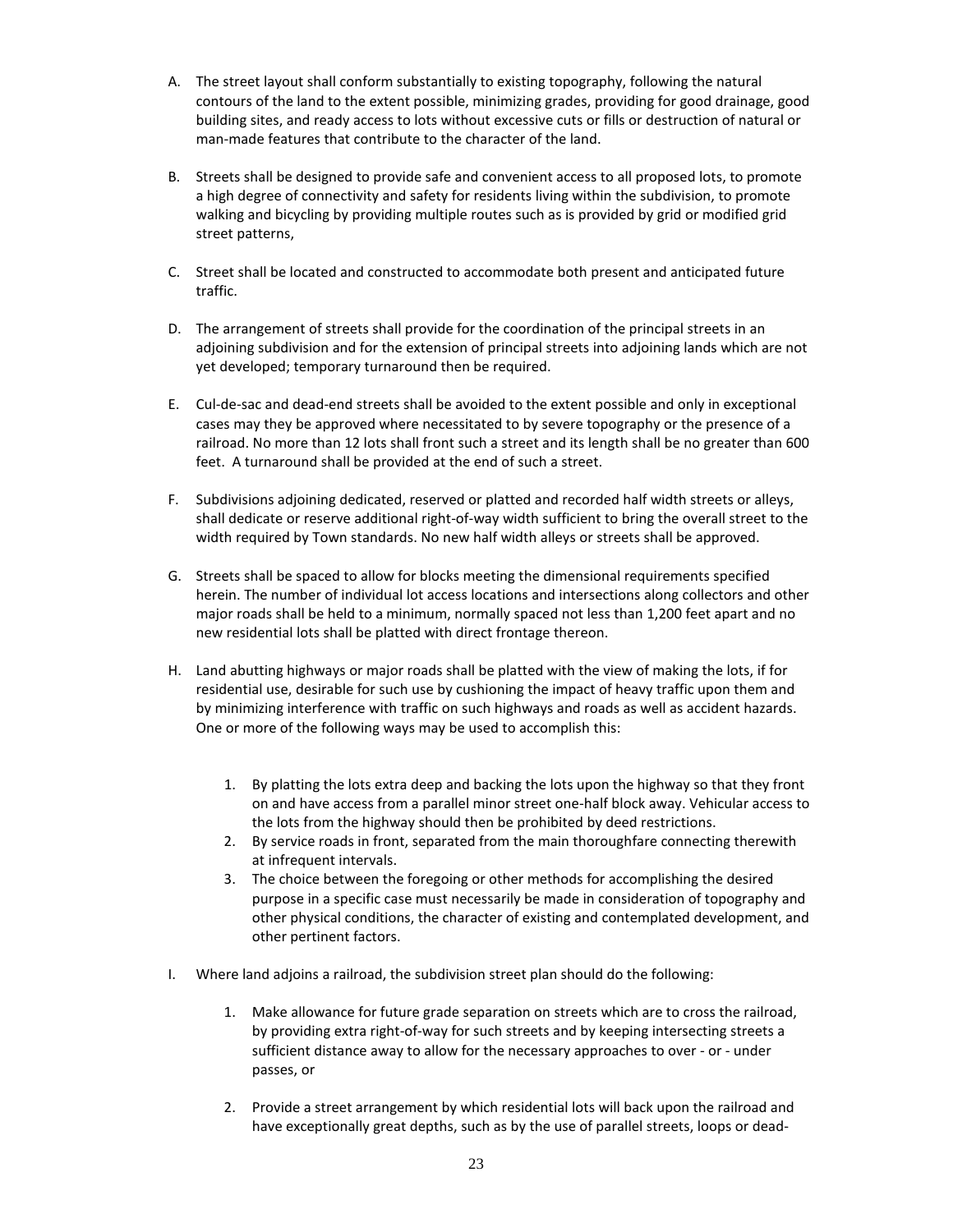ends or, in the case of business, industrial, or other development, the street plan should provide for a buffer strip along the railroad.

- J. Private streets will not be approved nor, will public improvements be approved in any private street.
- K. Street names shall be subject to Planning Commission approval.
	- 1. Street names shall not duplicate or closely approximate existing street names in the Town except for the extension of existing streets.
	- 2. Street name signs shall be installed at all intersections and shall be erected in such places as to assure clear visibility, conforming in all respects to Town's standards.
	- 3. Street names shall be appropriate to the character of the Town and shall, wherever possible, reflect the geographic or historical aspect of the area in which the street is located.
- L. Alignment of Intersections
	- 1. Street intersections shall be as nearly at right angles as is possible and in no case shall be less than 60 degrees (requirements for intersection with State Roads shall not be less than 70 degrees or greater than 110 degrees).
	- 2. Each property corner shall be rounded off by an arc, the minimum radius of which shall be 20 feet or chord may be substituted for such arc.
	- 3. At alley intersections (within the block), a chord shall be used cutting off the corner at least ten (10) feet back from the point of intersection in each direction. Where the smallest angle of intersection is less than 60 feet, the foregoing radii and chords shall be increased.
	- 4. Curbs at Intersections-Curbs at street intersections shall be rounded off concentrically with the property line.
	- 5. At street intersections with State Highways the street curb or edges of paving shall be rounded off by an arc, the minimum radius of which shall be 30 feet.
	- 6. Paving flares and concrete curb channelization of the street intersection with the State Highway Administration right-of-way shall conform to and be in accordance with the design and construction standards of the Maryland State Highway Administration.
- M. Alignment of Streets
	- 1. Where appropriate to design, proposed streets shall be continuous and in alignment with existing, planned or platted streets with which they are to connect.
	- 2. Street jogs with center line offsets of less than 125 feet shall be avoided.
	- 3. When connecting street lines deflect by more than 10 degrees, the minimum radii of curves on the center lines shall be in accordance with the Street Design Standards Table.
	- 4. Between reverse curves on collector and local streets there shall be a tangent at least 100 feet long.
- N. Alleys
	- 1. Alleys shall be platted in all subdivisions in commercial and industrial zoning districts unless other provisions are made for the adequate rear access to parking and loading spaces, or for inter-parcel street connectivity.
	- 2. Alleys shall be platted in all subdivisions in residential districts except where prevented by topographic, environmental, or other extraordinary factors. In the absence of alleys, easements may be required for utility lines and/or drainage.
	- 3. The minimum right-of-way of an alley shall be 25 feet. The minimum pavement width shall be 20 feet.
- O. Typical Street Design Standards Residential Streets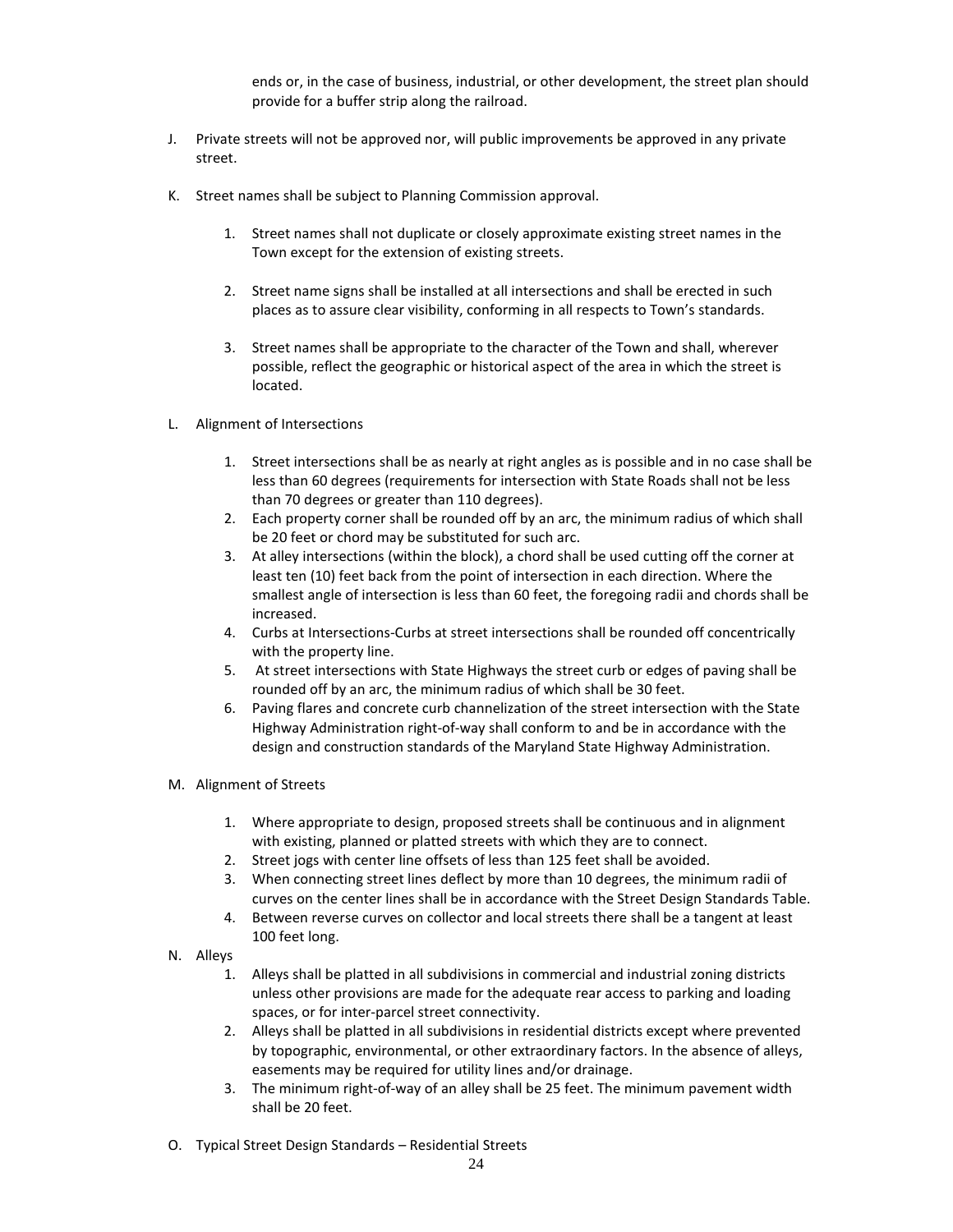1. The Street Design Standards Table is for residential subdivision streets in which the typical engineering design vehicle is the passenger automobile and where posted speeds will not exceed 25 miles per hour (mph) on local street sections or 30 mph on residential collector sections. Curb radii and horizontal alignments shall be designed to minimize pedestrian crossing distance and slow vehicles through turns.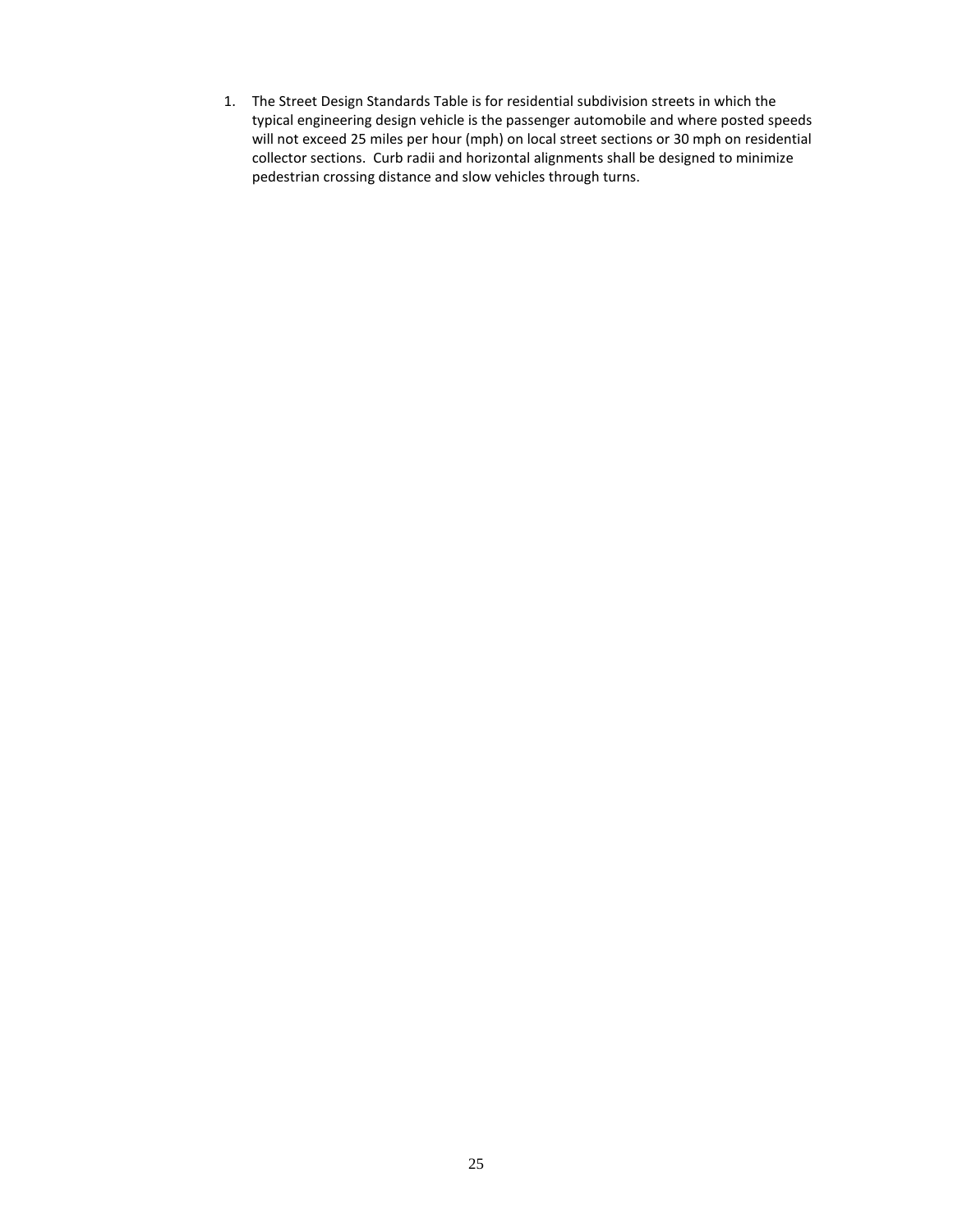2. The minimum design standards for residential subdivision streets shall be as follows.

| Design Variable                            | <b>Residential Lane</b> | Secondary     | Primary        | Minor                  |
|--------------------------------------------|-------------------------|---------------|----------------|------------------------|
|                                            |                         | Residential   | Residential    | Collector <sup>1</sup> |
|                                            |                         | Street        |                |                        |
|                                            |                         |               |                |                        |
| Anticipated Vehicles per day               | $200$                   | $<$ 400       | $1,500$        | < 2,000                |
| Max. Un-impeded Street Length <sup>2</sup> | $1,200$ ft              | 1,200 ft      | 900 ft         | 900 ft                 |
| Right-of-Way Width                         | $38 - 40$ ft            | $45 - 50$ ft  | $55 - 60$ ft   | $60 - 72$ ft           |
| <b>Pavement Width</b>                      | $20$ ft                 | $22$ ft       | $25$ ft        | <b>TRD</b>             |
| Vertical Curb face <sup>3</sup>            | 6 inches                | 6 inches      | $6 - 8$ inches | $6 - 8$ inches         |
| Sidewalks Required                         | Yes                     | Yes           | Yes            | Yes                    |
| Min Width                                  | 5 feet                  | 5 feet        | 5 feet         | 5 - 7 feet             |
| Min Dist. from Back of Curb <sup>4</sup>   | 5 feet                  | 5 feet        | 5 feet         | 5 feet                 |
| <b>Bike Path Required</b>                  | No                      | No            | Yes            | Yes                    |
| Min Width                                  |                         |               | 7 feet         | 7 feet                 |
| Min Dist. from Back of Curb                |                         |               | 2 to 5 feet    | 5 feet                 |
| Grade: Max \ Min <sup>5</sup>              | 10% \ ½ of 1%           | 10% \ ½ of 1% | 7% \ ½ of 1%   | 7% \ ½ of 1%           |
| Min. Center Line Radius                    | 50 feet                 | 50 feet       | 50 feet        | <b>TRD</b>             |
| Minimum Curb Radius                        | 12 feet                 | 12 feet       | 12 feet        | <b>TRD</b>             |
| Design Speed                               | n/a                     | 25 mph        | 25 mph         | 30 mph                 |
| On-Street Parking <sup>6</sup>             | Allowed                 | Allowed       | Allowed        | Allowed                |
| Street lighting                            | Required                | Required      | Required       | Required               |
| <b>Street Trees</b>                        | Required                | Required      | Required       | Required               |

Notes:

1No single-family lot shall front onto a collector street.

2The maximum unimpeded length shall be 700 feet for the entrance road segment or for any street which intersects a major collector or arterial road.

<sup>3</sup>As an alternative to a vertical curb, the Town may approve a sloping curb detail for use.

4Sidewalk distance from back of curb will depend on separation distance between the bike path and curb. In the event that a bike path is infeasible, the minimum distance between the back of curb and the sidewalk shall be 5 feet.

5Unless otherwise approved by the Town Engineer, all changes in street grades of more than 1% shall be connected by vertical curves of a minimum length of 50 feet or equal to 15 times the algebraic difference in the change of grade, whichever is larger, and grades at the point of intersection of two streets shall be 3% or less for a distance of 50 feet in all directions from the point of intersection.

<sup>6</sup>No parking shall be allowed within a minimum of 30 feet from a street intersection.

- P. Traffic Calming. Should topographical conditions or unique site conditions make it impractical to adhere to the maximum unimpeded street lengths noted in the table, the Subdivider shall provide appropriate traffic calming to protect against excessive traffic speeds, which may include traffic circles, median islands, and single-lane slow points, among others to be approved by the Planning Commission.
- Q. Typical Street Design Standards in Commercial and Industrial Subdivisions
	- 1. Standards for the streets serving commercial or industrial subdivisions are set forth in the Town Specifications and Design Standards.
	- 2. Business and industrial blocks shall be specially designed to serve their particular purposes, subject to Planning Commission approval.
- R. Street trees shall be provided, within the street right-of-way, according to a detailed landscaping plan to be submitted as part of the improvements plan.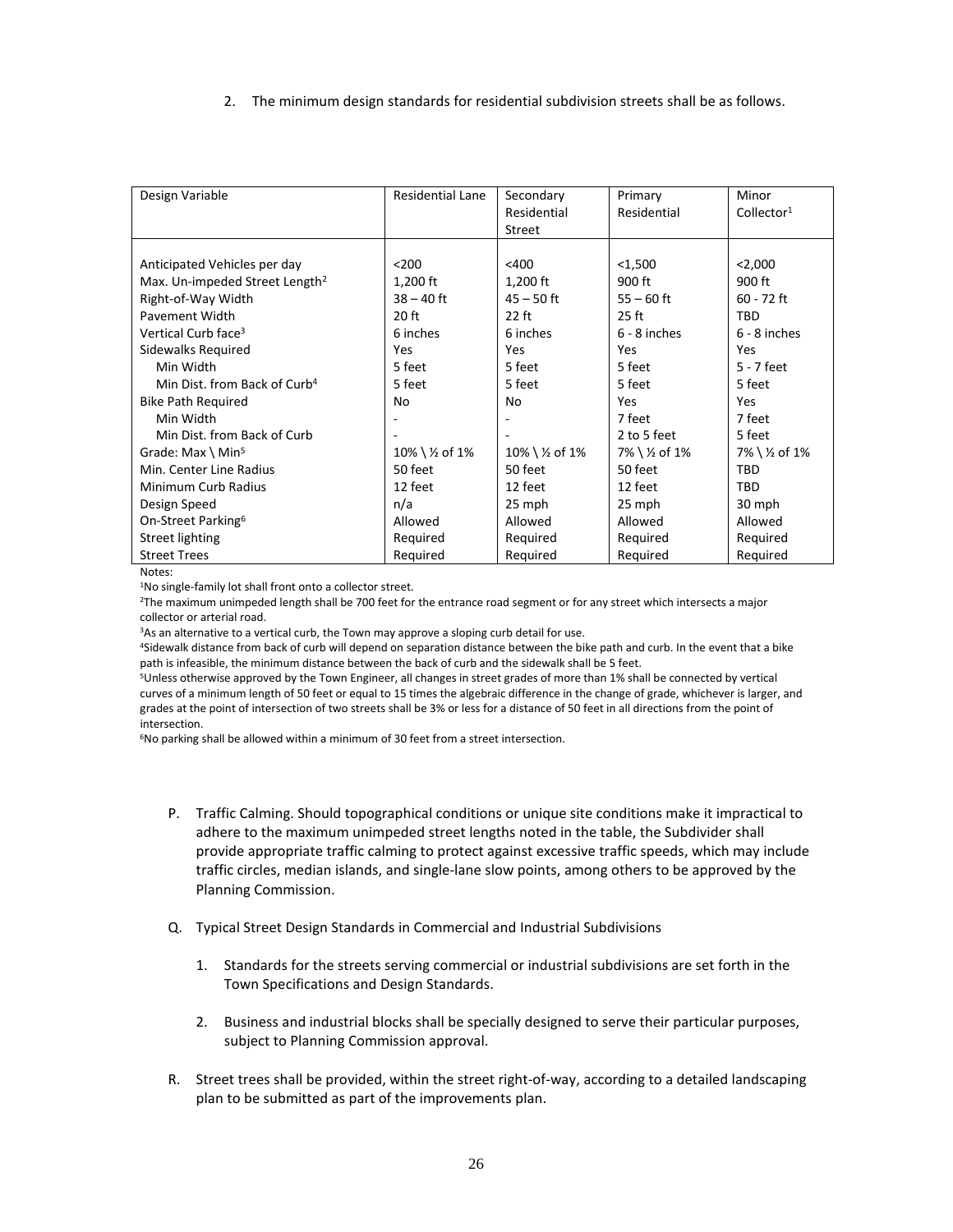- 1. The plans shall show the species of trees to be planted and the spacing, location, rate of growth and maximum height and canopy width at maturity.
- 2. The minimum caliper at time of planting shall be 2.5 inches, measured at four inches above the root ball.
- 3. Street trees shall be placed so their crowns will abut one another at maturity.
- 4. Planting, maintenance, and survivability specifications shall meet Town standards.

#### §7.8 OPEN SPACE GENERALLY

- A. Open spaces shall be evaluated in term of their ability to provide areas for recreation, public access and / or preservation of sensitive environmental areas not limited to: wildlife habitat, non-tidal wetland, stream buffers, scenic views, steeply sloping terrain, aquifer recharge areas, natural geologic, historic, or archaeological resources worthy of preservation and such areas and open spaces that significantly contribute to the character of Thurmont and identified in the Comprehensive Plan.
- B. Each designated open space, if not fronting on a public road, shall be provided an access way of at least 20-feet in width from a public road. In this regard, the Planning Commission may require an improved road or trail surface to be provided by the subdivider and either a public access easement or fee simple dedication.
- C. When the subdivision tract abuts an existing open space or an area identified in the Comprehensive Plan for future open space or parkland, or an area zoned for open space or resource conservation, or an area protected for forest conservation, the Planning Commission may require that the new subdivision's open space directly abut such area in order to form a single unfragmented open space, because it is an objective of open space planning under these regulations is to aggregate parcels of natural areas into larger intact areas where feasible.
- D. Prior to the adoption of a separate Town Forest Conservation Ordinance as provided under the Natural Resource Article of the Annotated Code of Maryland, the following freest conservation measures shall apply in connection with any subdivision subject to these regulations.
	- 1. Every forest-stand delineation, forest conservation plan, and final forest conservation plan which shall be required by the Frederick County Forest Resource Ordinance, shall be first reviewed by the Planning Commission prior to its submittal by the subdivider to the County.
	- 2. The Planning Commission may provide comment to the subdivider on the location and extent within a subdivision, of forest retention, afforestation, and/or reforestation and shall provide advice to Frederick County on the use of any off-site mitigation found by the Planning Commission to be necessary.
		- a) The first priority for using fees-in-lieu shall be that part of the subdivision's watershed within or adjacent to the municipal limits.
		- b) If this priority cannot be achieved, the Town's priorities are ordered as follows: within the municipal limits, within 2 miles of the municipal limits, within Frederick County generally, within the State of Maryland.

#### §7.9 PARKLAND REQUIREMENTS

- A. Where a proposed park, playground, school or other public use shown in the Comprehensive Plan is located in whole or in part in the subdivision, the Planning Commission shall require dedication or reservation of the land unless it finds that such improvement is no longer needed or advisable upon determining that there has been a substantive change since the Comprehensive Plan was adopted that has rendered the improvement no longer needed at that location.
- B. The subdivider shall dedicate in-fee land suitable for parkland to the Town of Thurmont or to another entity as provided for in these regulations.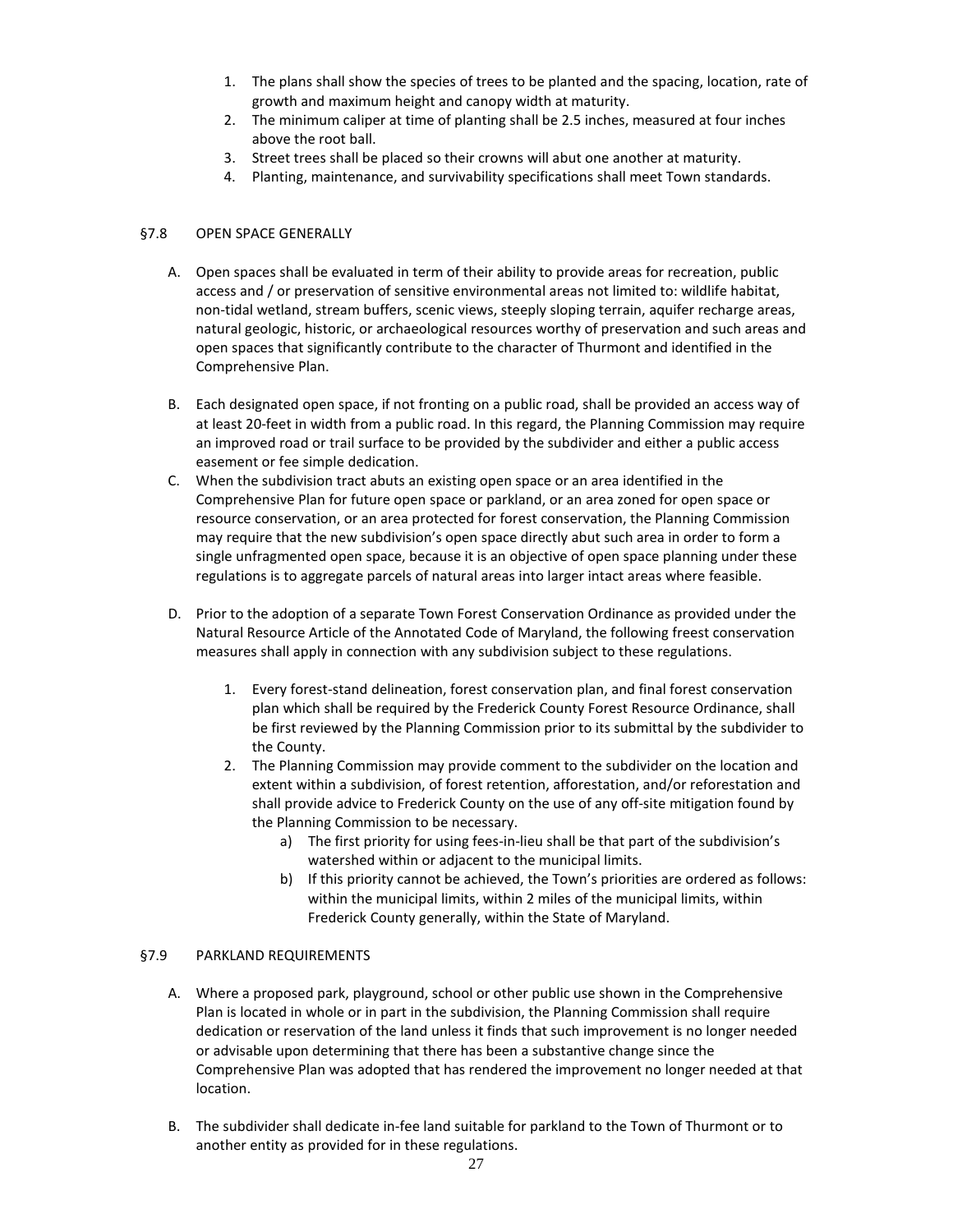- 1. A minimum of 1,600 square feet of area per residential dwelling unit shall be devoted to parkland.
- 2. The following shall not be counted toward meeting the parkland area required:
	- a) Areas devoted to streets, overheard utilities, trails, stormwater management facilities, private yards, or land devoted to other uses which may otherwise be contained within the subdivision.
	- b) Non-tidal wetlands regulated by the Maryland Department of the Environment.
	- c) Open space configured as narrow strips or intended mainly to buffer or screen new and existing land uses.
- C. Areas in forest or proposed for afforestation or reforestation in a forest conservation plan may be used to meet up to one-half of the parkland required provided the subdivider provides improved and secured access to such lands, trails, and other amenities to make them accessible and useable for public recreation.
- D. To the extent possible, parkland shall be located such that at least 75 percent of the lots or dwelling units in the subdivision are located within one-quarter mile (1,320 feet) walking distance from a park and so that no lot or dwelling unit is located more than one-half mile (2,640 feet) walking distance from a park.
- E. No more than 50 percent of the required parkland shall be within a 100-year floodplain indicated on the Town's officially adopted FEMA Flood Insurance Rate Maps (FIRM) or have an average slope exceeding 8 percent.
- F. In applying the above standards, the Planning Commission may deem the addition of parkland to be unnecessary and waive the parkland requirement for the subdivision if it finds that the standards as applied to the subdivision are already satisfied off-site taking into consideration both existing and planned development.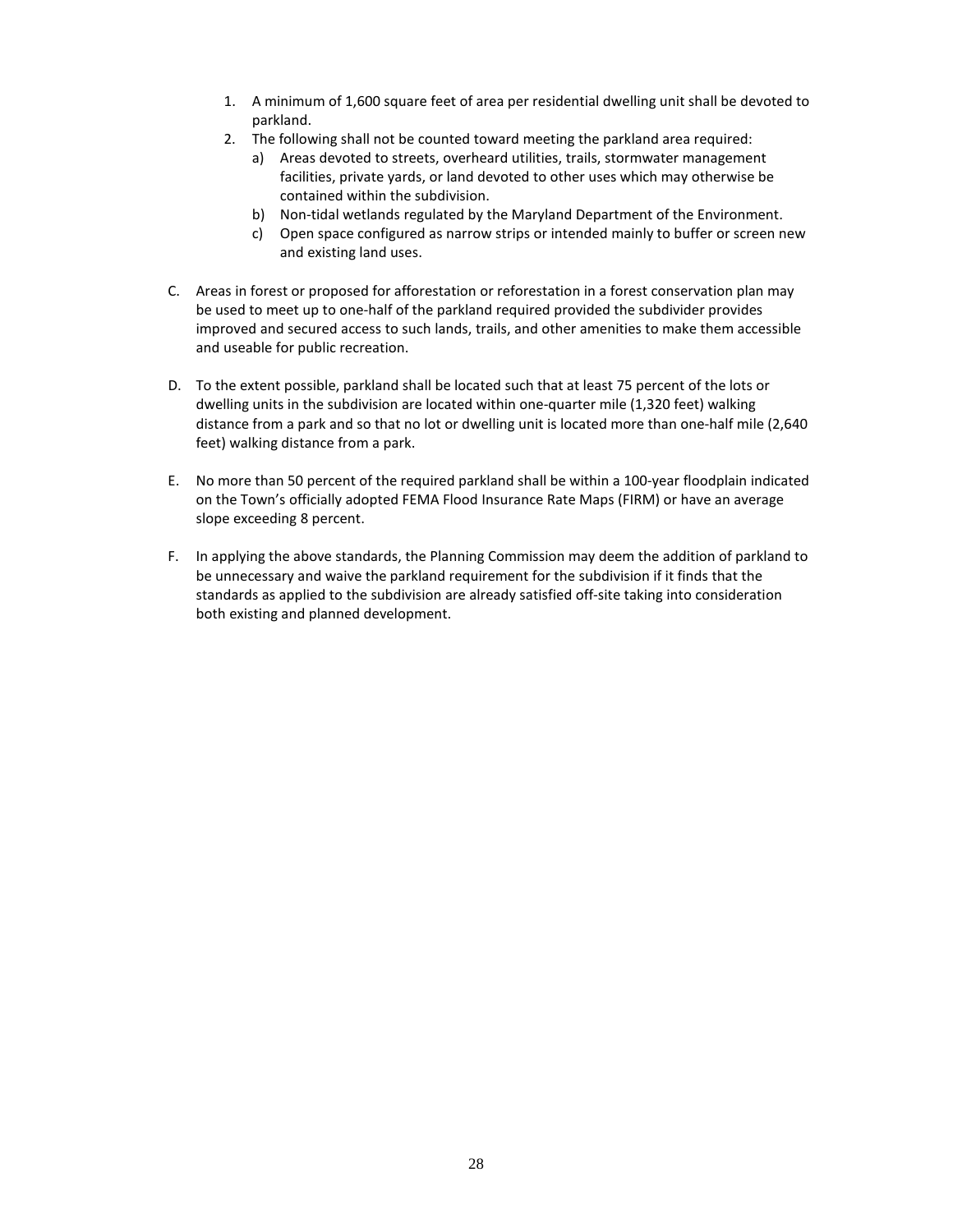- G. Dedication in-Fee to the Town of Thurmont
- 1. The minimum size of a parcel which will be accepted in conveyance to the Mayor and Commissioners shall be 20,000 square feet of contiguous land area which is of such shape and condition to be of recreational and scenic value and be maintainable.
- 2. The dedication shall include any park, playground, and related improvements which the Planning Commission may require as being necessary to serves it recreational function.
- 3. Before any dedication shall be accepted, a site plan shall be prepared for all active areas of the parkland as part of the improvements plan required in §8. The site plan shall contain specifications for any improvements to be built thereon.
- 4. Before any park dedication shall be accepted by the Town, the site shall be cleared of debris, weeds, and other undesirable material and graded, if necessary, per plan approval, and the surface stabilized by grass seeding or other acceptable methods at the expense of the subdivider. The land shall also have been improved with park and playground improvements required by the Planning Commission and as shown on the site plan.
- 5. At the time of preliminary plat review, the applicant shall submit its offer to dedicate parkland and at final plat approval shall have provided all improvement guarantees for grading and seeding and for the park improvements to be provided onsite.
- 6. Following approval of a final plat, not more than 50 percent of all building permits for dwelling units in the subdivision may be issued prior to the acceptance of dedication. No building permit may be issued for any of the remaining dwelling units until all park improvements have been dedicated and constructed.
- 7. If parkland is not dedicated onsite, at the time of final plat review, the applicant shall, pay the fee in lieu of parkland dedication as provided for in §7.8H.
- H. Fee-in-Lieu of Dedication.
	- 1. If the Planning Commission deems the proposed park dedication to be unsuitable for recreational purposes in whole or in part, it shall require the dedication of another area of the tract which is suitable or require the subdivider to pay a fee-in-lieu of dedication. If the Planning Commission deems appropriate, a combination of a fee-in-lieu and a dedication of land may be made.
	- 2. The fee-in-lieu shall be equal to the fair market value for the land in question based upon a recent appraisal of the tract being subdivided. It shall be the responsibility of the subdivider to provide the appraisal report to the Planning Commission, which appraisal shall be prepared by a qualified land appraiser.
	- 3. Fees-in-lieu of dedication, paid to the Town pursuant to this subsection, shall be placed in a fund separate from, and not for reversion to, the general fund and must be expended within five years to:
		- a) Plan, identify, acquire, design and improve parkland within one-half mile of the subdivision provided walking access exists or is provided via a pathway or the sidewalk network between the park and the subdivision.
		- b) Plan for and expand the capacity of an existing park within one-half mile of the subdivision provided that walking access exists or is provided via a pathway or sidewalk network between the park and the subdivision.
		- c) Plan, design, acquire and improve a recreational trail to connect the subdivision to one or more existing parks within one-half mile of the subdivision.
		- d) To pay the principal, interest, or other costs of bonds, notes, or other obligations issued or undertaken by or on behalf of the Town to finance the acquisition of parkland in the Town generally, provided the Town has adopted a comprehensive park master plan that encompasses the proposed subdivision.
- I. Offsite Parkland Dedication. The Planning Commission may approve an offsite dedication of parkland as provided for below.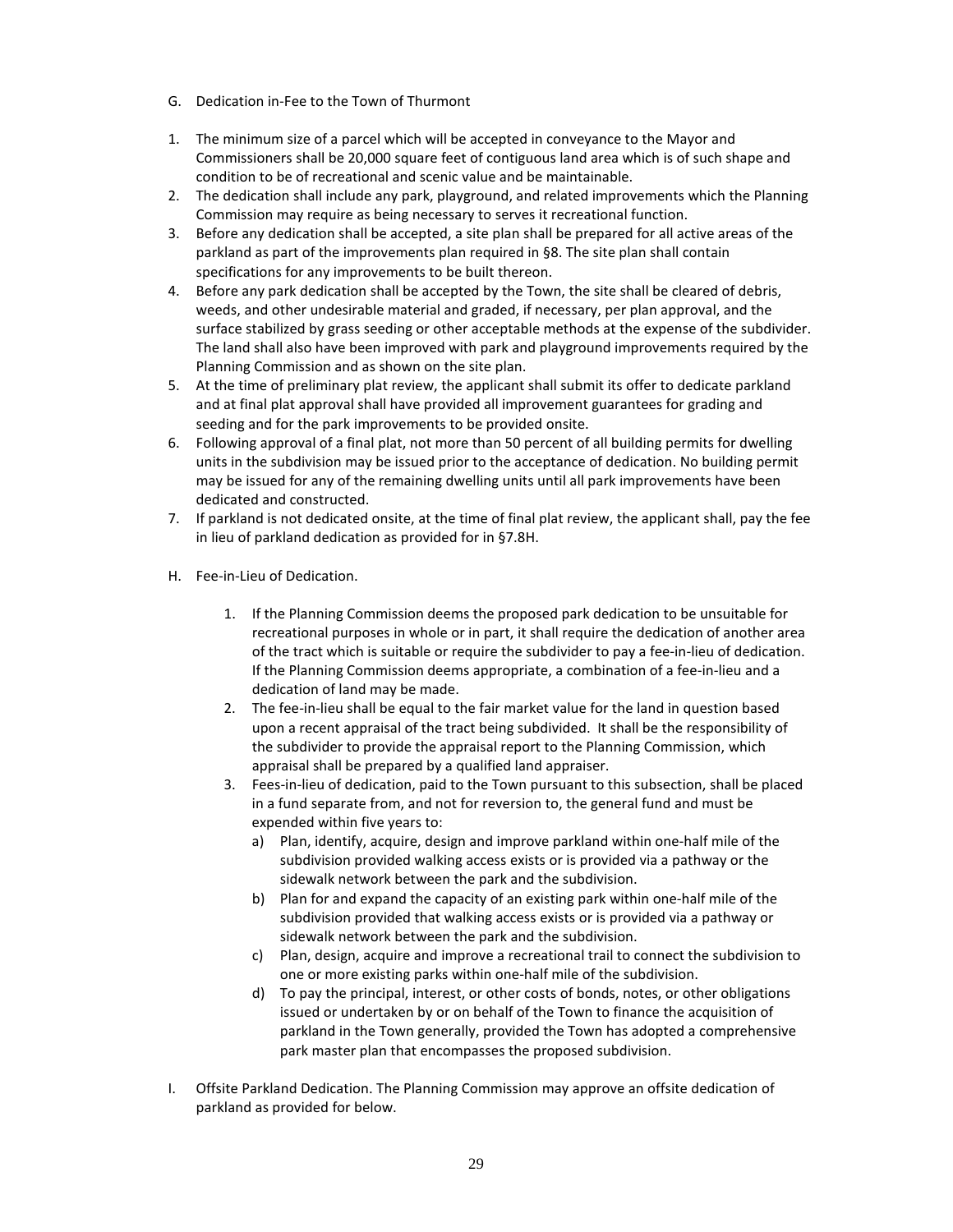- 1. Approval for an offsite dedication of parkland shall only be granted if the location of the parcel of land proposed for dedication is located no more than one half mile from the proposed development.
- 2. Offsite parkland dedication shall not be approved unless walking access to the park from the subdivision exists or is provided via a pathway or the sidewalk.
- 3. The subdivider may request approval for a combination of onsite parkland, offsite parkland and the payment of fees-in-lieu of parkland dedication in order to meet the parkland dedication requirements.
- J. Park Area Size, Private Open Space.
	- 1. The Planning Commission may but is not required to, approve a combination of a fee for public parkland and dedication of land to private, rather than public, ownership if the proposed dedication does not by itself or in conjunction with other abutting park areas result in an acceptable parcel of at least 20,000 square feet in size.
	- 2. The private owner shall be either a property owners' association, a land trust or other bona fide land conservation entity. The combination of fees-in-lieu and private open space shall meet the standards otherwise prescribed by these regulations.
- K. The by-laws and protective covenants of any property owner's association, for which ownership in open space is to be conveyed, shall be approved by the Mayor and Commissioners to ensure that sufficient capacity will exist to maintain the open space to be provided.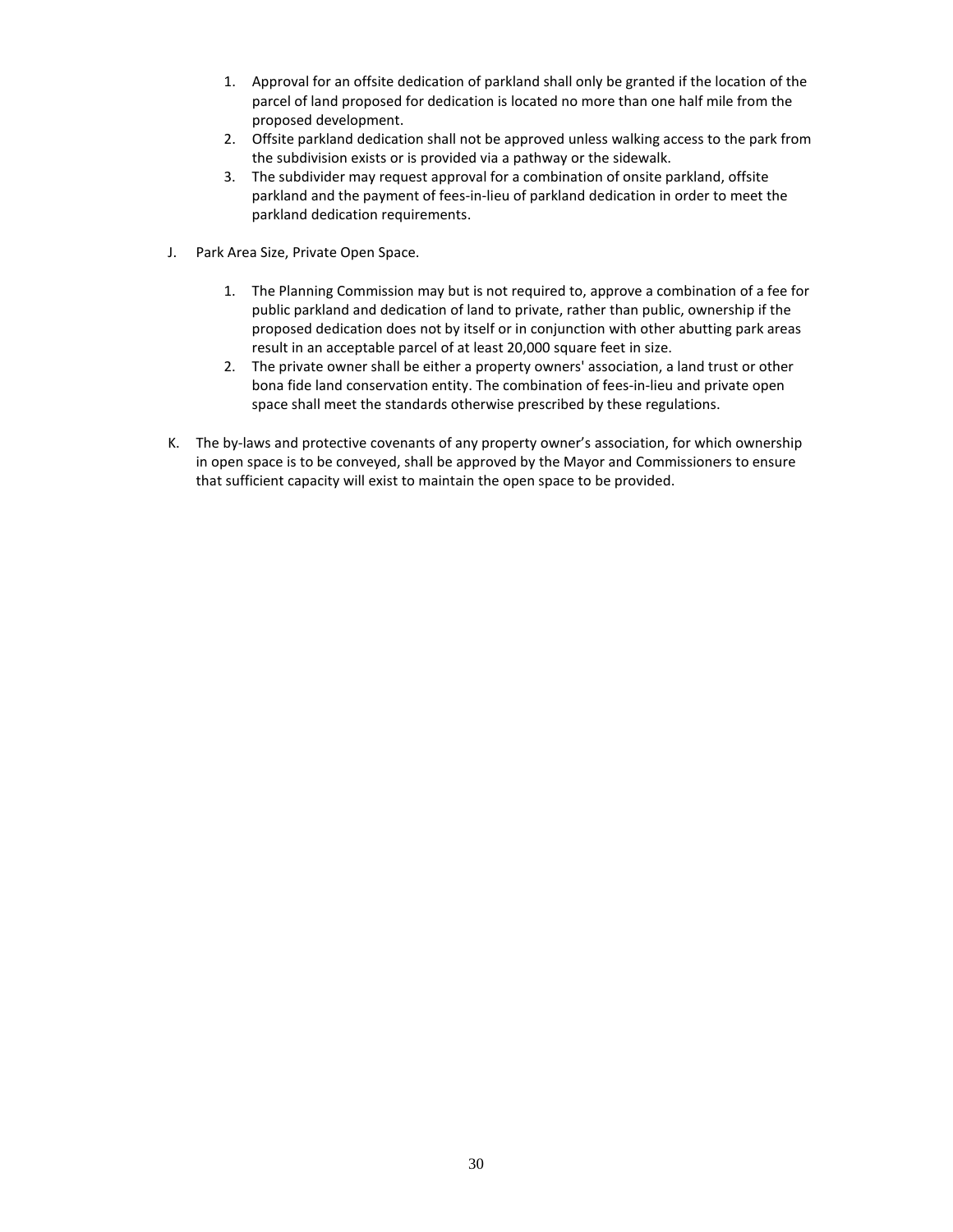#### ARTICLE VIII

#### IMPROVEMENTS AND IMPROVEMENT PLANS

#### § 8.1 IMPROVEMENTS PLAN REQUIRED

- A. Upon approval of a preliminary plat and prior to approval of a final plat, plans for required improvements must be approved by the Planning Commission and the completion of all required improvements shall be guaranteed as provided for in § 8.4 and in an executed Public Works Agreement.
- B. Such plans shall be sufficient to show the proposed location, size, type, grade, elevation and other significant characteristics of each improvement. All such improvements shall be designed in compliance with and to the standards, plans and specifications adopted by the Town.
- C. Nothing shall be construed as prohibiting a subdivider from installing improvements of a higher type or to a higher standard than the minimum required or as prohibiting the Town, in exceptional circumstances, to require the same in order to achieve the purposes of these regulations.
- D. The Planning Commission will refer such plans to the Town Engineer and to the appropriate review agencies for checking and approval, subject to such changes or conditions as in their judgment may be required. The plans shall then be returned to the Planning Commission for approval, which approval may coincide with final plat approval. Plans for the installation of improvements need not be prepared at any one time to cover more than the portion of the subdivision which is to be included in a final plat.
- E. Except as may be specifically allowed by the Planning Commission, improvements, shown on a preliminary plat, may only be installed or constructed following final plat approval and recordation of that section of the final plat wherein the improvements are located.

# § 8.2 IMPROVEMENTS REQUIRED GENERALLY

- A. At minimum, the following improvements shall be required to be installed by the subdivider, as appropriate, in all subdivisions, in accordance with these regulations and the Town's technical standards and specifications for public improvements or by such other governmental agencies which may have jurisdiction over each facility.
	- Water and sewer distribution facilities.
	- All utilities including Town electricity.
	- Pavement, driveway aprons, curbs, gutters and stormwater drainage on proposed streets and existing streets which bound or intersect with the proposed subdivision.
	- Streetlights, street signs, and pavement marking and striping as may be appropriate.
	- Street survey monumentation and property corner markers.
	- Street trees and landscaping as may be required.
	- Sidewalks and bikeways.
	- Fire hydrants.
	- Parks and open spaces.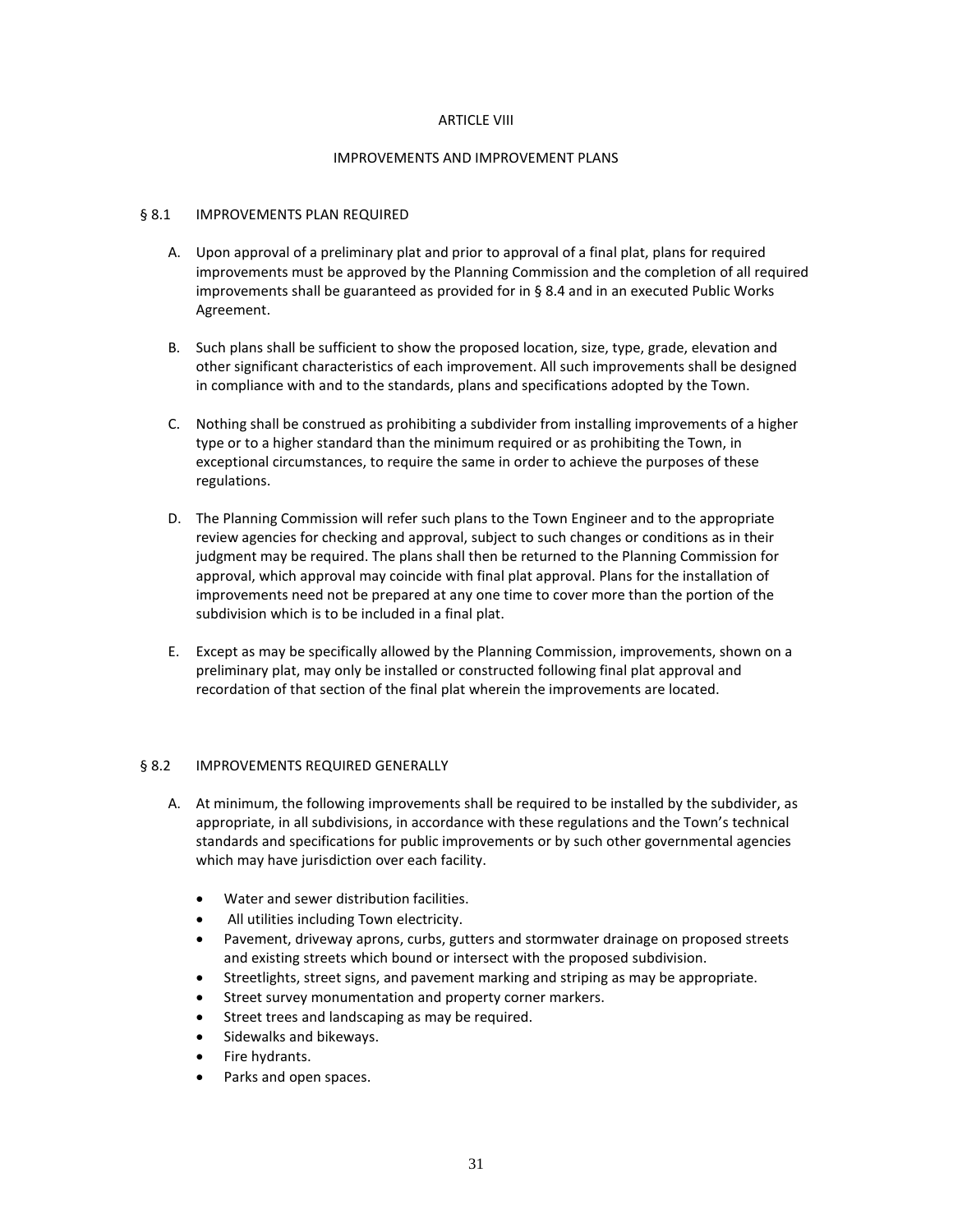- B. Plans for the improvements shall be prepared and stamped by a registered professional civil engineer.
- C. Such plans shall be sufficient to show the proposed location, sizes, type, grades and design features of each facility, including the following:
	- 1. Profiles. Profiles of each street centerline, with grades (including projections beyond the subdivision boundaries) and showing water and sewer lines, manholes, culverts, streams, etc. Acceptable scale is: 1 inch to 100 feet horizontal, 1 Inch to 10 feet vertical.
	- 2. Cross Sections. Typical cross-sections for all streets, at a scale not smaller than 1 inch to 5 feet, showing width of roadway, type of paving, locations and widths of curbs, sidewalks, cycle tracks, street lights, street trees, utilities, etc. Where considerable cuts or fills are required, special cross-sections shall be provided. A grading plan showing existing and proposed contours may be furnished in lieu of special cross-sections.
	- 3. Sanitary and Storm Drains. Location plans and profiles for proposed sanitary and storm sewers or drains, with grades and pipe sizes indicated where appropriate.
	- 4. Water System. Location plan of proposed water distribution system showing pipe sizes and locations for valves and fire hydrants where appropriate.

# § 8.3 DESRCIPTION OF CERTAIN REQUIRED IMPROVEMENTS

- A. Streets. All new streets shall be graded, and drained, base material applied, curb and gutter constructed where required, surface treatment applied, utilities installed, and street name signs erected, all in accordance with the minimum standards of design and construction adopted by the Town. Existing roads and streets along a proposed subdivision, that do not meet these specifications as to width or construction, shall be provided with the required right-of-way and shall be widened and brought up to standards on the side which adjoins the subdivision if any lot in the subdivision fronts thereon.
- B. Curbs, Gutters and Sidewalks These shall be provided in all residential subdivisions. Also required in front of all non-residential lots. The face of the curb shall be located on the line of the outside edge of the required pavement. The construction of these facilities shall be in conformity with the specifications and standards that have been adopted or may hereafter be adopted by the Town.
- C. Water Facilities Every subdivision of lots within the corporate limits shall be served by the municipal water system, in which case the subdivision's distribution system including appropriately spaced fire hydrants shall meet Town standards for the system and shall become a part thereof.
- D. Sewer Facilities Every subdivision of lots within the corporate limits shall be provided with a complete sanitary sewer system connecting to the municipal system and shall be constructed to meet the standards and requirements of such system and shall become a part thereof.
- E. Stormwater Management. Consistent with the Maryland laws on stormwater management, every subdivision shall be provided with stormwater management facilities adequate to collect, treat, infiltrate, and convey as needed, all water originating on or flowing across the property, without inundating or damaging roads or streets, lots, or other properties. Inundation and damage are defined here as the presence of standing water or the flow of water in locations where these did not occur prior to the subdivision, water flow at a rate greater than experienced prior to the subdivision, erosion where erosion had not occurred prior to the subdivision, and / or the deposit of silt or other debris where this had not occurred prior to the subdivision. The construction of these facilities shall be in conformity with the standards and specifications adopted by the Town or County.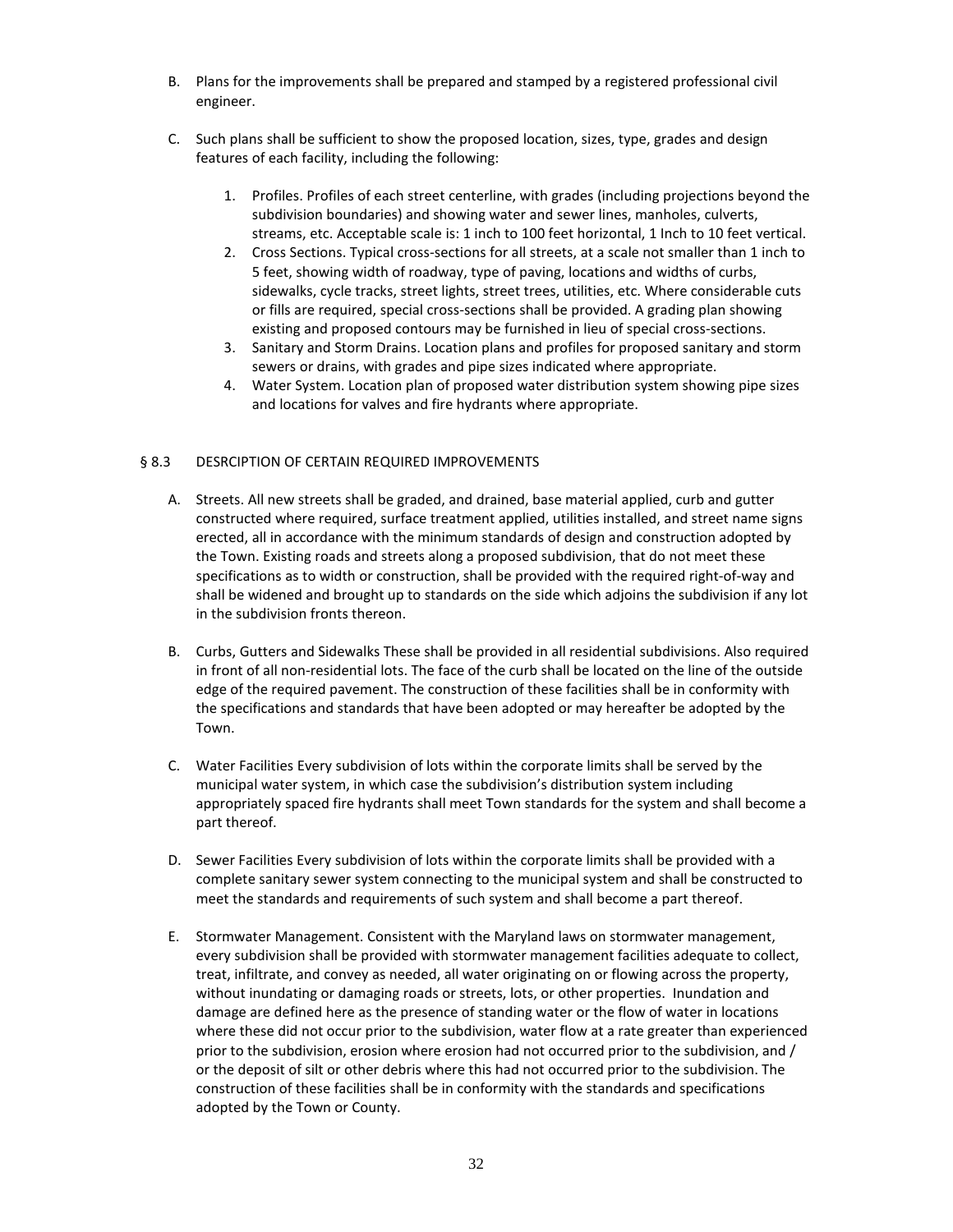- F. Any deficiencies in the stormwater management facilities and any resulting damage to an affected property as identified by the property owner and verified by the Town, prior to the Town's acceptance of said stormwater management facilities and for a period of two (2) years following acceptance of said facilities, require correction by the subdivider at its expense and in a timely manner (generally within one month). If such deficiencies and damage are not corrected in a timely manner, the Town may, at its discretion, cause these deficiencies and damage to be corrected drawing on funds it may require in the form of Town Sediment and Erosion Control and Storm Water Management sureties which may be in addition to those required by the County. If the cost of correcting the deficiencies and damage exceeds the funds in the surety, the contractor shall be responsible for providing the additional funds necessary to complete the work.
- G. If other facilities are contemplated, easements and lands devoted to such improvements shall be clearly indicated. Plans for such improvements shall be checked and recommendations given by an appropriate agency.
- H. Monuments and Pipes. Permanent monuments shall be placed as required for markers in Real Property Book, Title 3, Subtitle 1, Section 3-108, l97th Edition of the Annotated Code of Maryland. After the grading is completed, the subdivider must see that monuments are at proper locations. Iron pipes shall be set along the property lines of all streets and roads at points of intersection, curvature or tangency and at such points along the subdivision boundaries not already marked by monuments,

# § 8.4 GUARANTEE OF IMPROVEMENTS

A. The guarantee of improvements and all conditions, protections, penalties, and provisions in connection with completing all public improvements shall be set forth in a Public Works Agreement.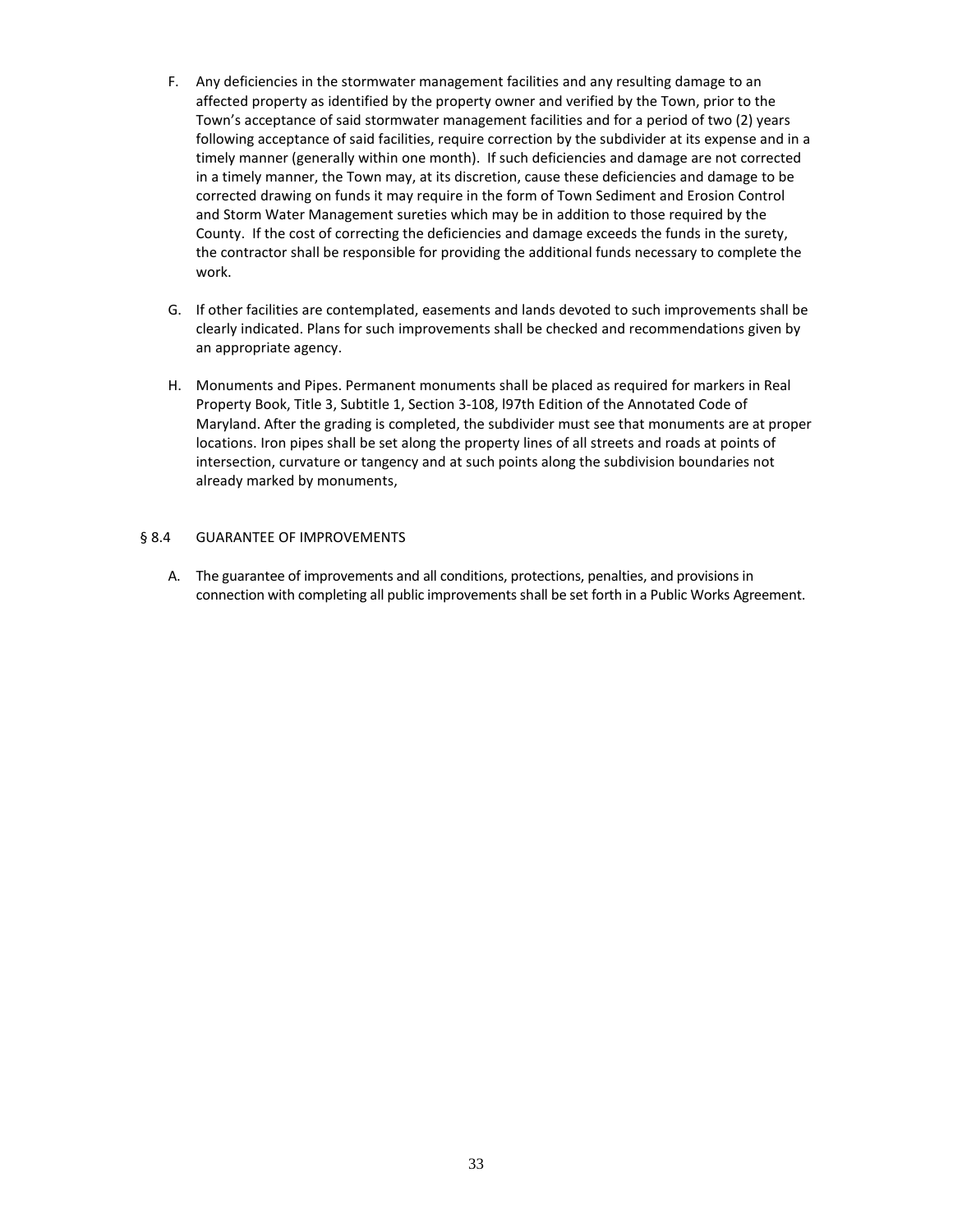- B. All subdividers shall provide irrevocable performance and materialmen's payment sureties before permission to start construction by the Town. The performance surety and payment surety shall each be in the amount of one hundred twenty-five percent (125%) of the estimated cost of the improvements, conditioned upon the contractor complying with the terms and conditions of these regulations and the Town's Specifications, and indemnifying the Town against or from all cost, expenses, damages, injury or loss to which the Town may be subjected by reason of any wrong doing, misconduct, want of care or skill, negligence or default upon the part of the developer or the contractor. These matters shall be presented in an executed Public Works Agreement.
- C. Both sureties shall be executed with the same company or bank and shall be approved by the Mayor and Board of Town Commissioners and the Town Attorney before acceptance.
- D. Whenever the surety so furnished shall be deemed by the Town to be insufficient or unsatisfactory, the subdivider, within ten days after notice to that effect, shall furnish and deliver new sureties to the Town in the same penalty and on the same conditions, with surety satisfactory to the Town, and this duly shall continue on the part of the subdivider, whenever and so often as the Town shall require new bonds with a satisfactory surety. If the permittee shall fail to furnish such bonds within ten days after said notice, all further work will not be approved by the Town.
- E. In lieu of filing bonds, the subdivider may enter into an agreement with the Town, such agreement to be approved by resolution of the Mayor and Board of Town Commissioners, providing that the permittee shall deposit with the Chief Financial Officer such sum of money as is estimated by the Town to be 150 percent of the total cost of the project.
- F. The agreement shall itemize the several phases of the work or construction. Upon completion of each phase or step, the permittee shall notify the Town that he is ready for inspection.
- G. The Chief Financial Officer is hereby authorized to refund any installment due under the terms of the agreement upon receipt of a certificate signed by the Town Engineer, certifying that the work has been performed by the permittee according to Town Standards and Specifications, and that the permittee is entitled to the installment due for completion of such work.
- H. Upon final completion of all work for which the permit is issued, a final certificate shall be issued and, upon acceptance of the improvement by the Town, the final payment shall be made to the subdivider. The final draw of payment under the terms of the agreement shall in no event be less than 20 percent of the original 150 percent deposit for this project. An amount of at least 10 percent of the original 150 percent shall remain with the Town for one full year following acceptance of the improvement as a maintenance guarantee and shall be release in full only following an inspection certifying that no further work is necessary to correct, repair, or maintain the improvement.
- I. For minor projects where the estimated total cost is less than \$7,500.00, in lieu of filing bonds or letters of credit, the permittee shall deposit with the Chief Financial Officer such sum of money as is estimated to be the total cost of the project. All other terms and conditions in the preceding paragraphs will apply to minor projects under \$7,500.00.
- J. If a cash bond is offered, it shall be deposited with the Chief Financial Officer who shall give his/her official receipt therefore, stipulating that said cash has been deposited in compliance with this section. Letters-of-Credit may also be used as surety in lieu of bonds provided the conditions of the surety are acceptable to the Town.
- K. All cash, corporate bonds, and letters-of-credit covering construction, with the exception of the oneyear maintenance surety, shall be released upon, the Town's acceptance of the completed improvement and the following.
	- 1. The filing of a release covering the work completed signed by the contractors on the project indicating that they have been paid for the work performed.